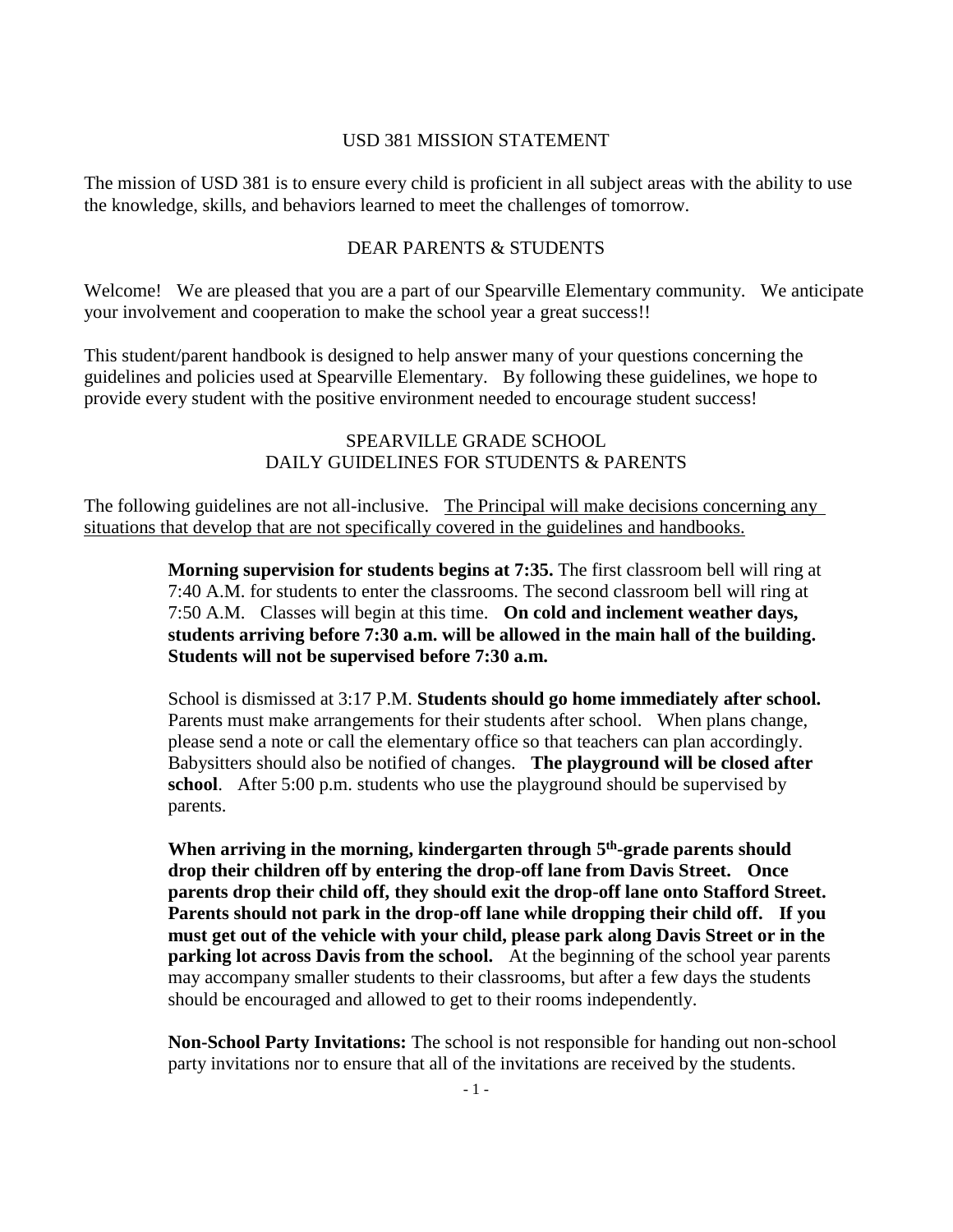However, we will try to accommodate parents/students when possible. **Classroom teacher approval must be obtained before non-school party invitations will be handed out at school.** The classroom teacher will review the invitations to make sure that all students in the following groups are receiving invitations:

- All students in the class, or
- All girls in the class, or
- All boys in the class, or
- All students at the grade level, or
- All girls at the grade level, or
- All boys at the grade level

Purses, pencils, pens, etc. should be kept in your desk. These are considered personal belongings and the school will not be responsible for them.

**Do not bring pets or other live animals to school for show-and-tell, or just to show to classmates**. Exceptions must be approved in advance by the teacher and Principal.

Students should not carry money in billfolds or purses, except for amounts that may be needed to purchase supplies.

Students should not eat candy, sunflower seeds, or chew gum, during the school day.

Water guns should be left at home.

Students should not bring MP3 players, electronic games, and other electronic devices to school.

**CELL PHONES:** USD 381 recommends that students not bring cell phones to school**. If a student brings a cell phone to school, the phone must be kept in the student's school bag unless permission is granted by an adult to use the cell phone. Cell phones may not be used by students without the PERMISSION of a supervising adult.** These cell phone guidelines must be followed before, during and after school.

If for some reason a student needs to leave a classroom during the day, permission must first be granted by the teacher.

The library is a place to go for research or to obtain reading material. It is not a place to go to visit with a friend. Students must follow all library rules.

Students are not to use the Office telephone unless there is an emergency. Please, only one person to the Office at a time.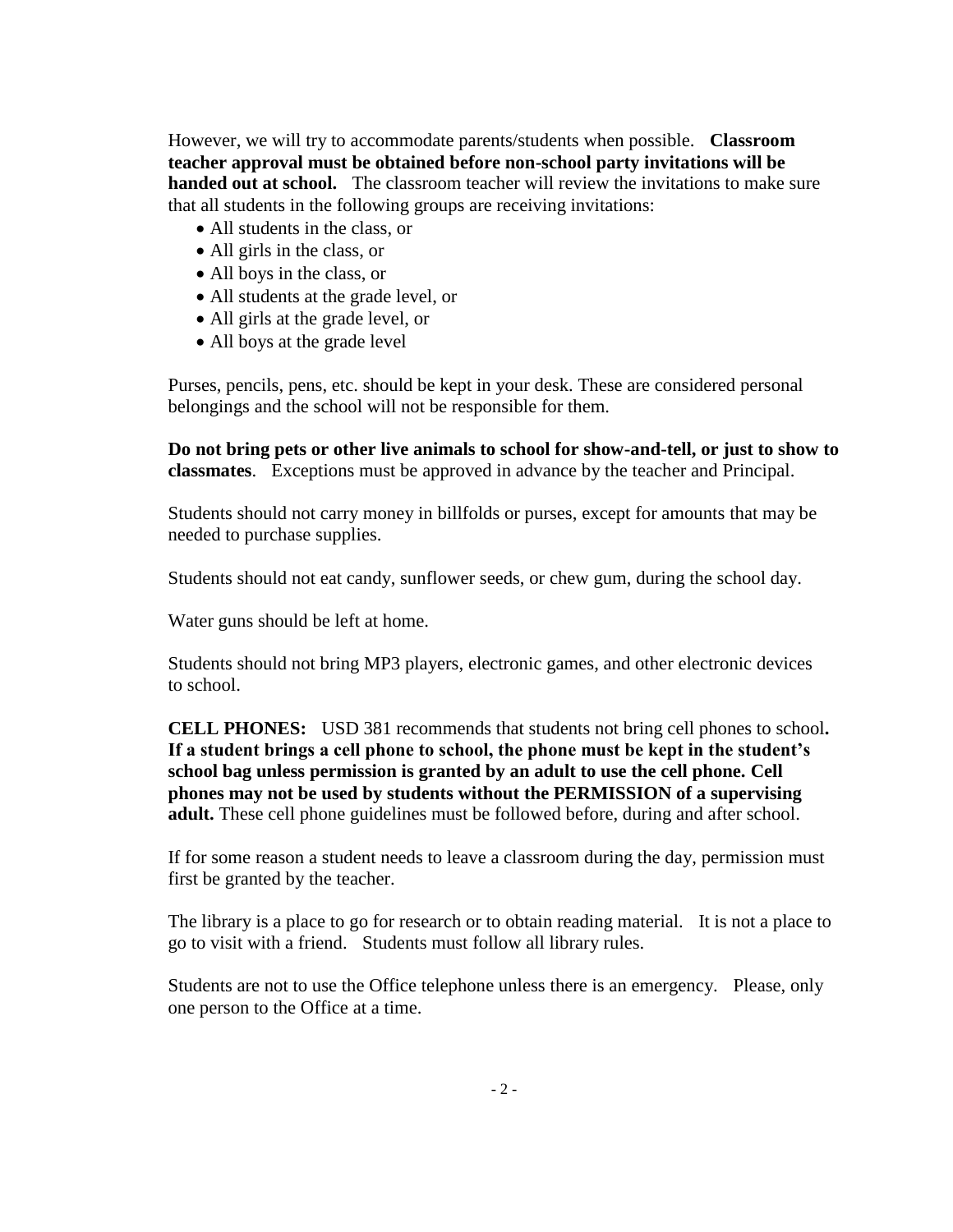Books that are checked out to a student on the first day of classes are the responsibility of the student and parents/guardians. If books are lost or returned in poor condition, the student will be asked to pay for the book.

**Dress for school is to be modest. Students are encouraged to dress in a neat and attractive manner that reflects pride in themselves and their school. We rely on the parents'/guardians' good judgment as to what students should wear. Students should not wear tank tops, midriff tops, oversized baggy pants, and T-shirts with advertising (such as Coors, etc.) or objectionable sayings on the front or back.**

**Students will be allowed to wear shorts during hot weather in the Fall and Spring. Shorts should be loose fitting. The shorts should be at least as long as the tips of the student's fingers when they place their arms to their sides. Shorts may be worn during the 1st and 4th quarter only. They should not be worn during the 2nd and 3rd quarter.**

**Students should not wear tight fitting leggings unless tops/skirts/shorts are also worn and are at least as long as the tips of the student's fingers when the student hangs their arms to their sides.**

**Do not wear flip-flops to school. If sandals are worn they must have support for the foot.**

**If students come to school in violation of the school dress code, parents/guardians will be contacted and asked to bring a change of clothes.**

When it is necessary for students to leave school during the day for doctor appointments, etc., the student/parent/guardian must check-out in the office. Leaving school without proper notification could result in an unexcused absence.

Students arriving at school late or returning from appointments during the day must check in at the office. An admit-to-class slip will be given to the student.

When students go to lunch, they are to cross the street at intersections and stay on the sidewalks. Students should never pick flowers, throw paper in yards, etc. along the way.

Students who wish to go home for lunch must first come to the Office and obtain a release form for their parents to sign. Students must go to lunch with the rest of their class until the release form is returned to the Office

Any teacher or other authorized person has the responsibility to correct the misconduct of any student. Students must obey the commands of any teacher or other authorized persons before, during and after the school day.

GENERAL STUDENT REGULATIONS

 $-3 -$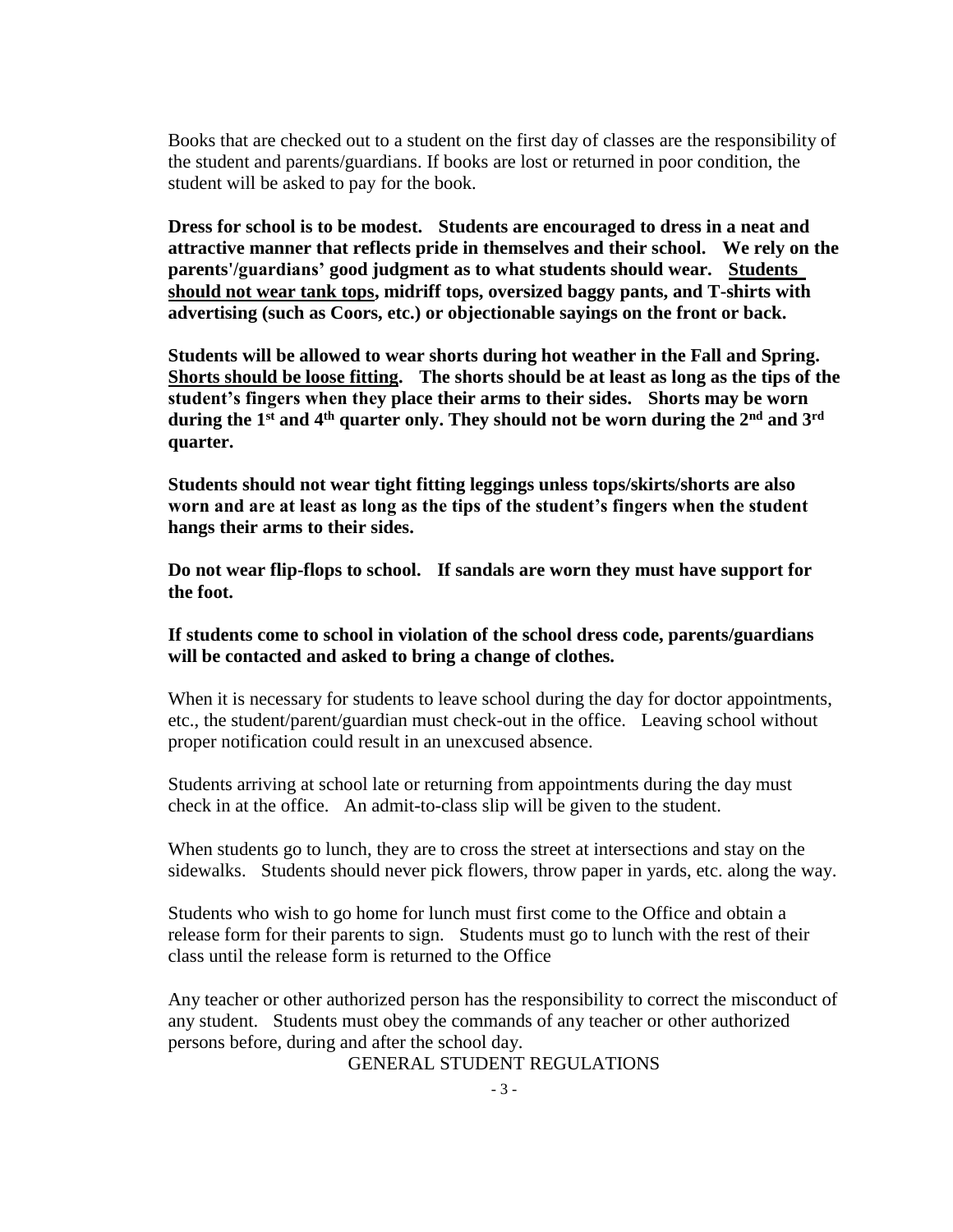The following rules are listed for your general information:

- 1. The use or possession of any tobacco product or nicotine delivery device, alcohol, and drugs is prohibited.
- 2. Chewing gum in school is prohibited.
- 3. The following are not permitted at school:
	- a. Fighting
	- b. Guns (real or toys), BB shot or other ammunition
	- c. Firecrackers, matches, cigarette lighters, etc.
	- d. Knives or other weapons
	- e. Glass containers of any kind
	- f. High heeled shoes, roller blades, skateboards, rip-sticks, heelies, etc.
	- g. Radios, iPods, MP3 players, and other hand-held electronic devices
	- h. Other items may be added to this list as determined by the administration

# **DISCIPLINE PROCESS**

**The Building Principal is in charge of the student discipline for the building. When circumstances arise that are not explicitly covered in the handbook, the Building Principal has the authority to take whatever disciplinary action is deemed to be necessary for the welfare and development of the students.**

Teachers are expected to handle ordinary discipline problems and use the Principal as their backup resource.

Students who fail to measure up to proper standards of conduct will be subject to disciplinary action. Five  $(5)$ , ten  $(10)$  and twenty  $(20)$  minute detentions may be assigned to students who fail to follow the school-wide assertive discipline plan. Additional disciplinary action may be assigned as determined by the Building Principal.

Extracurricular activities are considered a privilege to be enjoyed by those who act in accordance with the best interests of the school. Therefore, the Principal may end participation in any activity for any student considered to be acting or to have acted improperly. Students who represent Spearville Schools should always be on their best behavior.

The Principal may suspend any student who acts contrary to the best interest of the school. If a temporary suspension cannot bring about corrective action, a student may be recommended for long-term suspension or expulsion to the Superintendent. The parent/guardian will then be notified in writing that the student will serve a long-term suspension or expulsion. The parent may appeal the long-term suspension or expulsion to the Board of Education. (FERPA)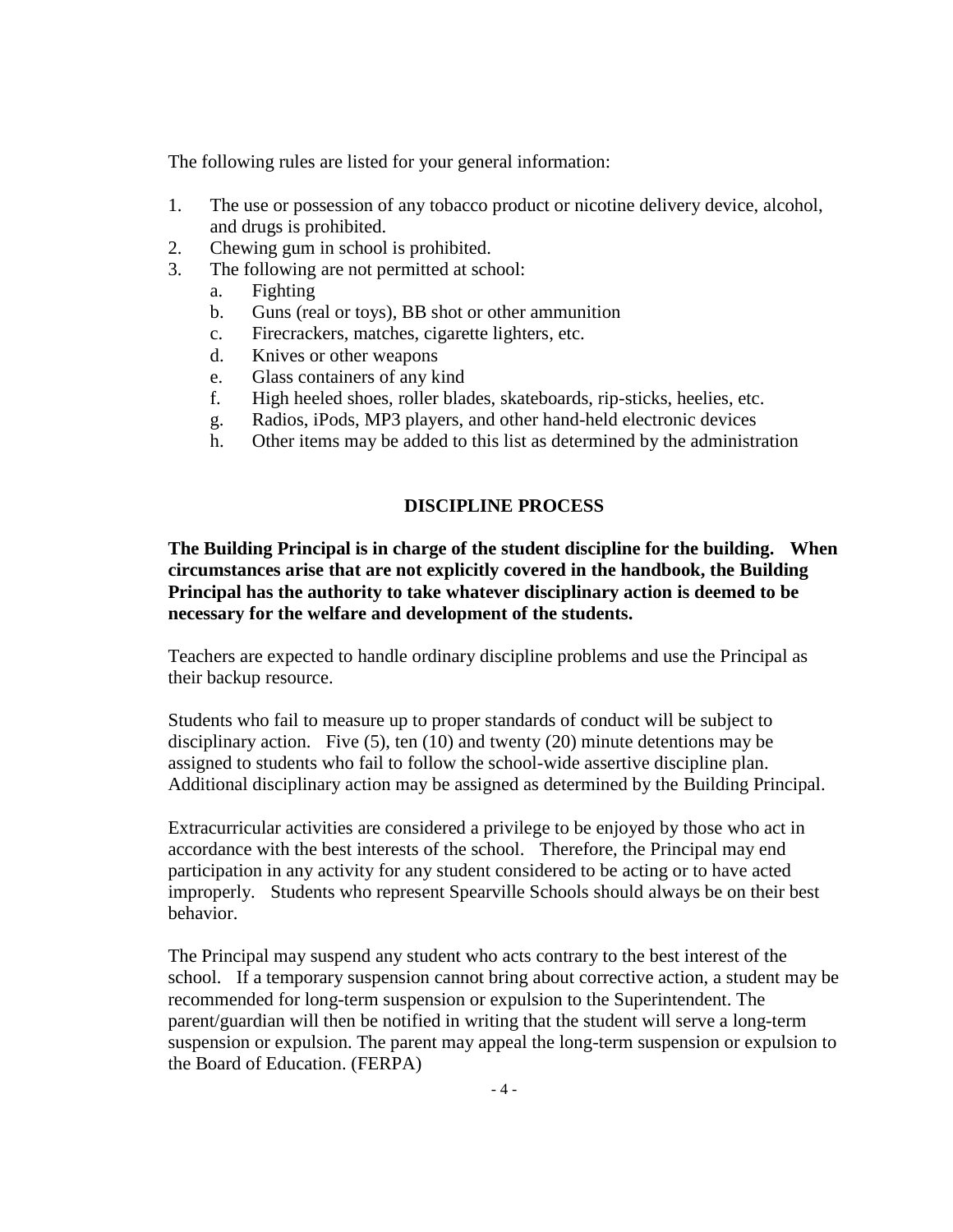Orderly conduct is becoming of every good citizen and is the goal toward which the school should strive. A well-planned and orderly school will make work for pupils, teachers, administration and the board pleasant and constructive. Students will not succeed nor develop correct attitudes if proper discipline is not maintained. Teachers should maintain control of the students in such a manner that purposeful activity is possible within the limits of the best interest of the group. Teachers are to exercise control and maintain discipline according to the best educational procedure. When the teacher has exercised these rights and privileges as a teacher in a judicial manner, the administrators and school board will support the teacher and help to carry out disciplinary action.

### **SPEARVILLE ELEMENTARY SCHOOL Bullying Policy**

**USD 381 is committed to creating a safe, caring, respectful learning environment for all of its students, staff and parents/guardians. The bullying of students, staff and parents/guardians in our schools is strictly prohibited and will not be tolerated. For the purposes of this policy, "schools" includes school buildings, school grounds, and school-sponsored social events, trips, sporting events, buses, and bus stops. Reported incidents of bullying shall be investigated promptly and thoroughly by the school administration.**

### **Definition of Bullying:**

(1) **"Bullying"** means: (A) Any intentional gesture or any intentional written, verbal, electronic or physical act or threat either by any student, staff member or parent towards a student or by any student, staff member or parent towards a staff member that is sufficiently severe, persistent or pervasive that such gesture, act or threat creates an intimidating, threatening or abusive educational environment that a reasonable person, under the circumstances, knows or should know will have the effect of:

(i) Harming a student or staff member, whether physically or mentally;

(ii) damaging a student's or staff member's property;

(iii) placing a student or staff member in reasonable fear of harm to the student or staff member; or

(iv) placing a student or staff member in reasonable fear of damage to the student's or staff member's property;

#### (B) **cyberbullying**; or

(C) any other form of intimidation or harassment prohibited by the board of education of the school district in policies concerning bullying adopted pursuant to this section or subsection (e) of K.S.A. 2018 Supp. [72-1138,](http://www.ksrevisor.org/statutes/chapters/ch72/072_011_0038.html) and amendments thereto.

(2) **"Cyberbullying"** means bullying by use of any electronic communication device through means including, but not limited to, e-mail, instant messaging, text messages,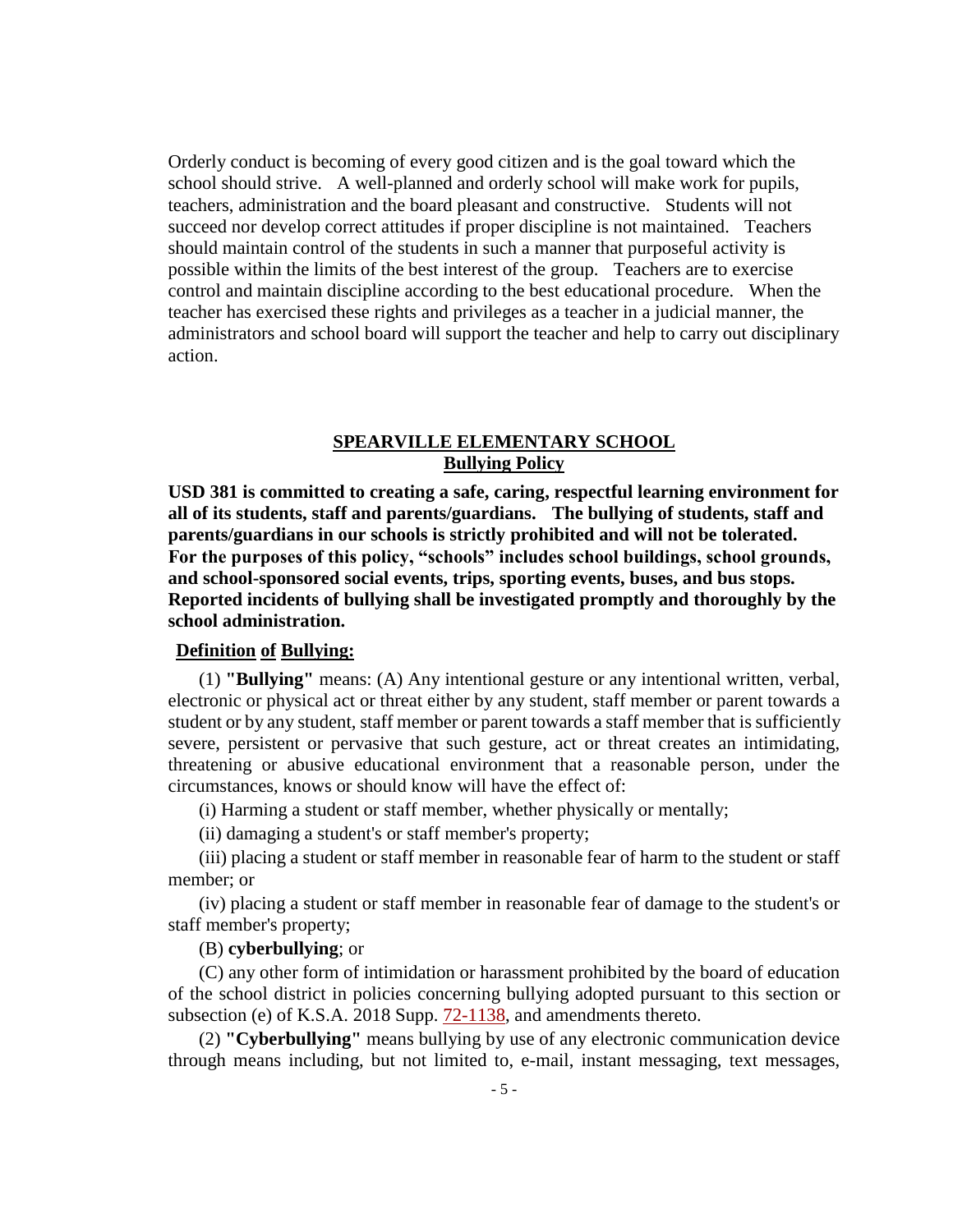blogs, mobile phones, pagers, online games and websites.

**Student Instruction/Awareness**: Bullying behaviors are unacceptable. Ongoing instruction shall be provided through the Character Education and other instruction programs in the pre-K through  $12<sup>th</sup>$  grade Spearville Public Schools curriculum.

**Staff Awareness/Action**: School personnel shall receive in-service training on antibullying policy to ensure that a consistent approach is adopted on a district-wide basis. The school administration requires any staff members who observes, suspects, or becomes aware of an act of bullying to immediately notify an administrator.

**Student/Parent/Guardian Action**: USD 381 encourages students and parents/guardians who become aware of an act of bullying to immediately report the incident to a school administrator for further investigation. Any student who retaliates against another person for reporting bullying shall also be subject to consequences.

**Complaint/Investigative Procedure:** All students shall be informed of their right to protection from bullying behaviors and the right to file a complaint if they believe they have been the victim of bullying behavior. School administrators shall investigate each complaint, determine if the complaint is legitimate in accordance with the above definition, and take appropriate corrective action. Any student (be they the victim or the bystander) may initiate a complaint by talking to a teacher or completing a confidential reporting form and returning it to a building administrator. Any student or parent may also file a complaint by using the confidential email listed on the school website at [www.usd381.org.](http://www.usd384.org/) **The email address is:** stopbullying@usd381.org

### SCHOOL COMMUNICATIONS

Many letters and notes are sent home with the students during the school year from the teachers and the Office. Please take the time to read and respond to each communication. Some letters need to be signed and returned to the teacher or Office. Please promptly return these letters.

#### STUDENT MEDICATION

USD 381 cooperates with parents/guardians in the supervision of medication that their student will use. Parents/guardians are required to provide written permission before any medication can be administered to their student. Separate forms for OTC (over the counter), prescription, and self-administered medication are provided in the school Office.

Parents/guardians need to complete the forms as needed throughout the school year. A permission form for Tylenol, Ibuprofen, and other OTC medications that might be used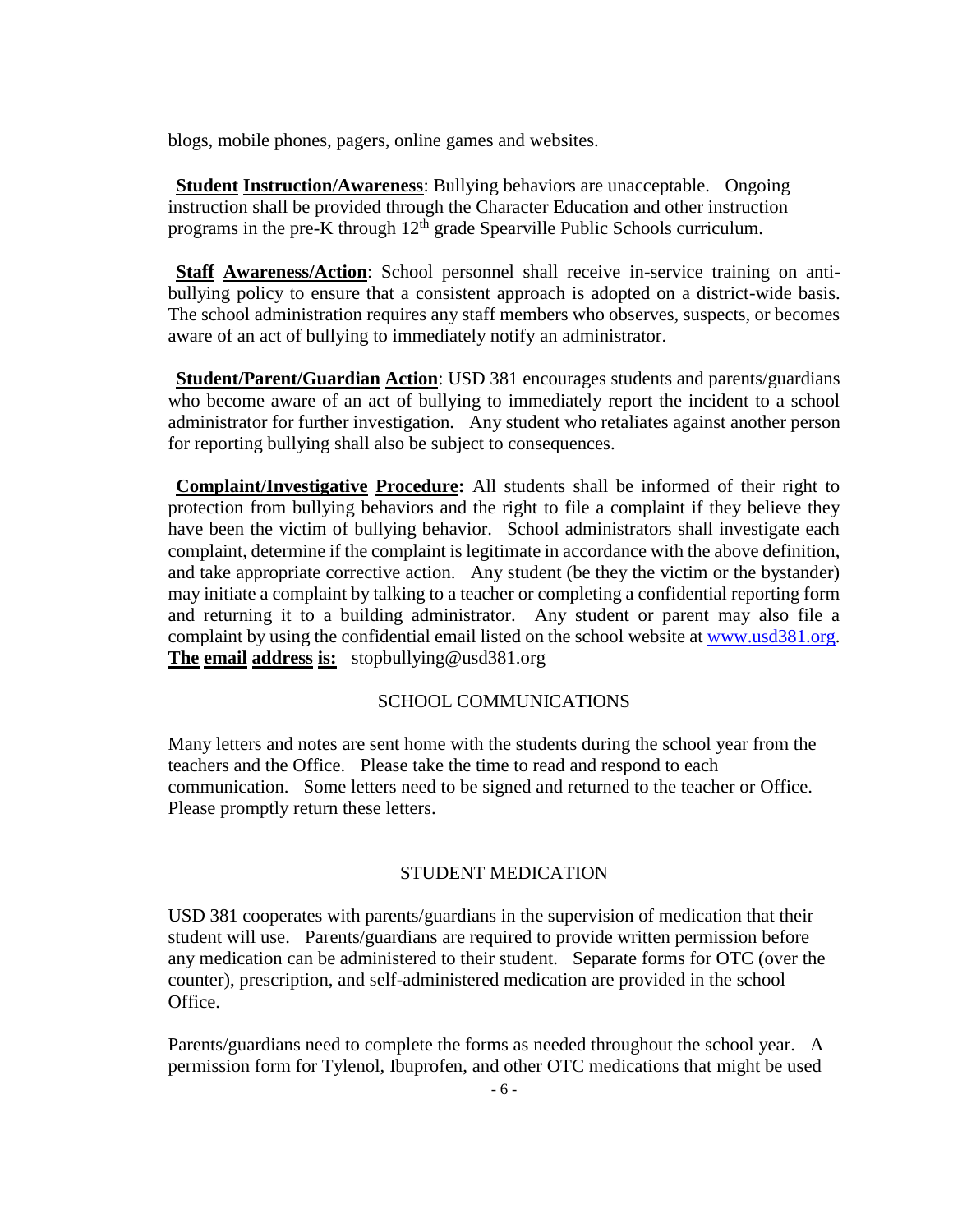occasionally throughout the year may be completed once for the whole school year. A separate form for each prescription medication must be completed and updated as needed. A separate form is also required for those students who self-administer prescription medication (example: asthma inhaler).

Medication brought to school must be in the original container and appropriately labeled. All medications are kept in the Office. Prescription medication must be properly labeled by the pharmacy or the physician and state the name of the medication, the dosage and times to be administered. The school cannot supply the medication for students.

USD 381 and school employees who administer any drug, medication or nonprescription medication pursuant to parental written permission shall not be liable for damages as a result of an adverse medication reaction suffered by the student because of the administration of any medication.

These guidelines are designed to help protect all students and staff members.

K.S.A. 65-2872b authorizes any person to administer epinephrine in an emergency. A first aid kit is available in the Office for minor emergencies.

#### TARDIES

Teachers begin their classes promptly at 7:50 a.m. with attendance, daily routines and assignments. Tardy students interrupt the process and cause unnecessary classroom delays. **Students who are tardy a second time during a calendar week will be given a 10-minute detention after school for the second tardy and each additional tardy during that week.**

#### **ATTENDANCE**

**Parents/guardians should contact the school early in the school day if their student(s) are going to be absent from school.** If no parent/guardian contact is received, the school will attempt to contact parents/guardians. **Sickness & School Attendance:** Parents/guardians should keep students at home when their child is running a fever or has vomited. Since students are in close contact with each other, sickness can quickly spread throughout the classroom when sick students try to attend school. Students should not return to school until they have been fever free and/or have not vomited for at least twenty-four (24) hours.

**ADVANCE NOTICE OF ABSENCE: When parents/guardians know in advance that their students will be absent,** they should phone the school to report the future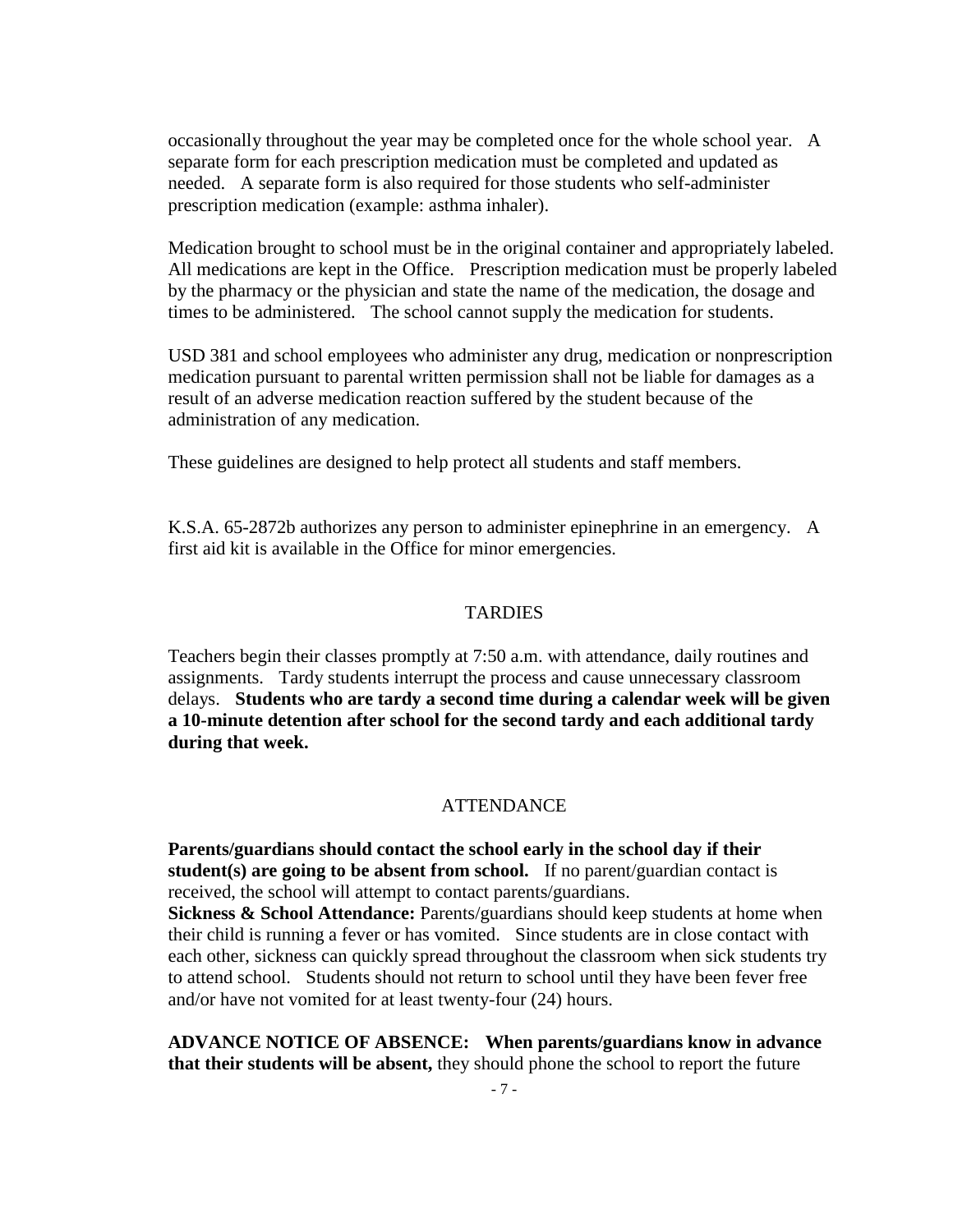absence and arrange for homework to be organized and delivered. Advance written notice of at least two (2) days for a planned absence will help give the classroom teacher time to organize and prepare homework. (Do not expect teachers to prepare homework in advance without adequate notice.)

All students are required to bring a note from parents/guardians in order to obtain an admit slip from the Office following their absence. Roll is taken every day in each class, reported to the office and recorded. The number of absences are recorded on each student's report card and permanent and cumulative records. All make-up work should be obtained from the teacher at the beginning of the class period and turned in by the specified time.

When it is necessary for students to leave school during the day for doctor appointments, etc., the student/parent must first go to the office and check-out. Leaving school without proper notification could result in an unexcused absence.

Students arriving at school late or returning from appointments during the day must check in at the office. An admit-to-class slip will be given to the student.

#### **ABSENCES AND EXCUSES**

When a student is absent from school, an attempt shall be made to contact the parent or guardian to determine the reason for the absence. The Principal has been designated to determine the acceptability and validity of excuses presented by the parent(s) or the student.

Procedures for notifying parents on the day of a student's absence shall be published in the student handbook.

#### **Excused/Unexcused Absences**

The definition of "excused absence" includes the following:

Personal illness;

Health-related treatment, examination, or recuperation;

Serious illness or death of a member of the family;

Obligatory religious observances;

Participation in a district-approved or school sponsored activity or course; Absences prearranged by parents and approved by the Principal; and Students of active duty military personnel may have additional excused absences at the discretion of the Principal for visitations relative to leave or deployment.

All absences which do not fit into one of the above categories would be considered an unexcused absence. A student serving a period of suspension or expulsion from the district shall not be considered inexcusably absent.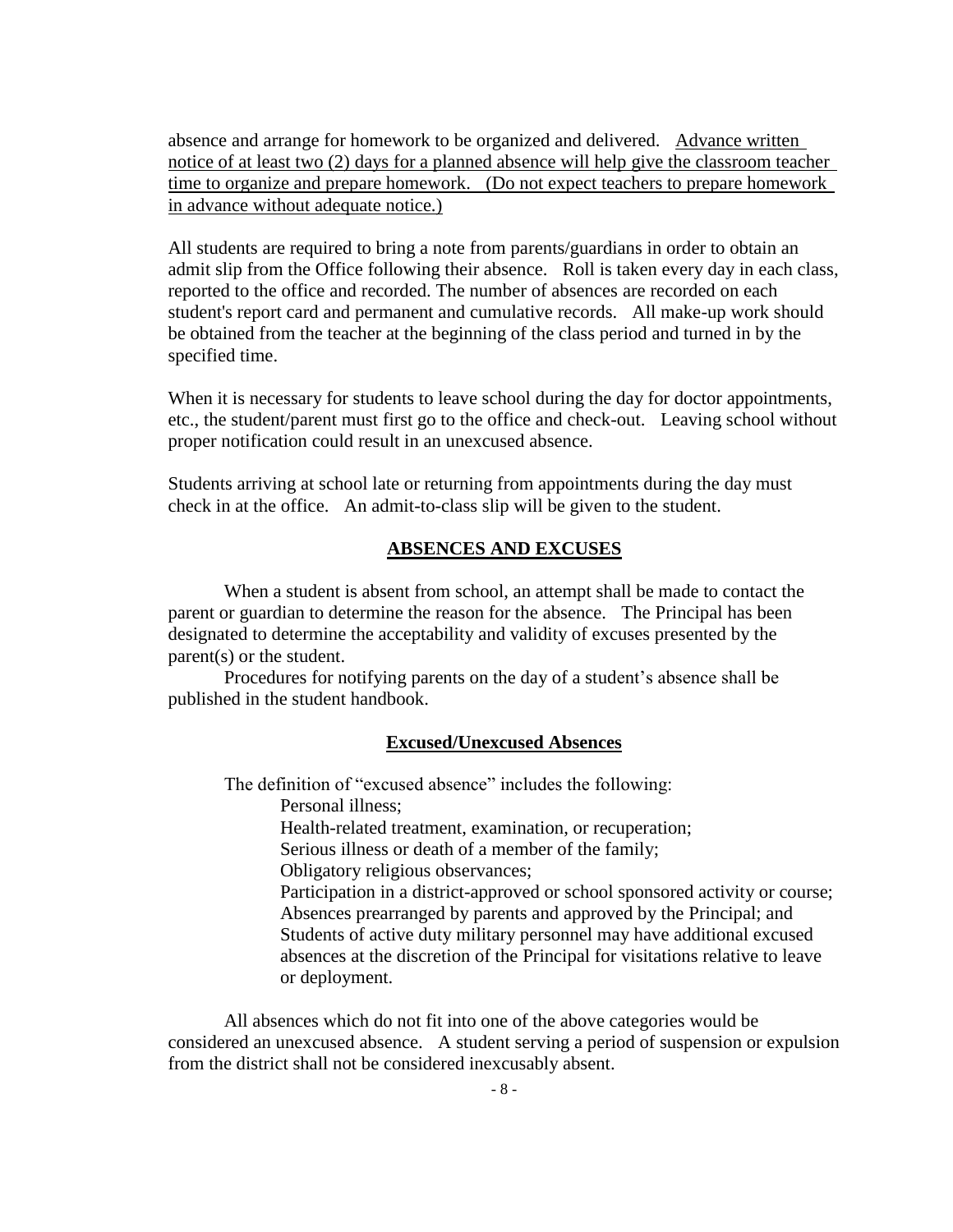### **Significant Part of a School Day**

An absence of two or more hours in any school day shall be considered an absence for a significant part of the school day.

### **Make-Up Work**

It is the student's responsibility to obtain make-up assignments from teachers following an excused or unexcused absence.

#### **TRUANCY**

Truancy is defined as any three consecutive unexcused absences, any five unexcused absences in a semester, or seven unexcused absences in a school year. Students who are absent without a valid excuse for a significant part of a school day shall be considered truant. Students who are habitually tardy may also be considered truant. A truant student under the age of 13 shall be reported to the Department for Children and Families. A truant student 13 years of age but less than 18 years of age shall be reported to the Ford County Attorney.

#### SEVERE WEATHER SCHOOL CLOSING

In the event that school must be canceled, an announcement will be made on the SchoolReach phone network, radio and TV. Notice of the school cancellation will be made as early as possible.

#### PARTIES

Our party schedule includes four short classroom parties this year: a Fall Party, a Winter Party, a Valentine's Day Party and a Spring Party.

**Birthday celebrations are not parties.** Treats may be sent by the parents/guardians as directed by the classroom teacher. These celebrations will only last a few minutes. **Parents and students should not expect or plan for a big birthday party at school. Parents should not plan to attend the birthday celebrations.** Handing out birthday treats should take no more than 5 to 10 minutes of class time as scheduled during the day by the teacher. **Birthday treats must be purchased products—no homemade items will be allowed.**

# FLORAL DELIVERIES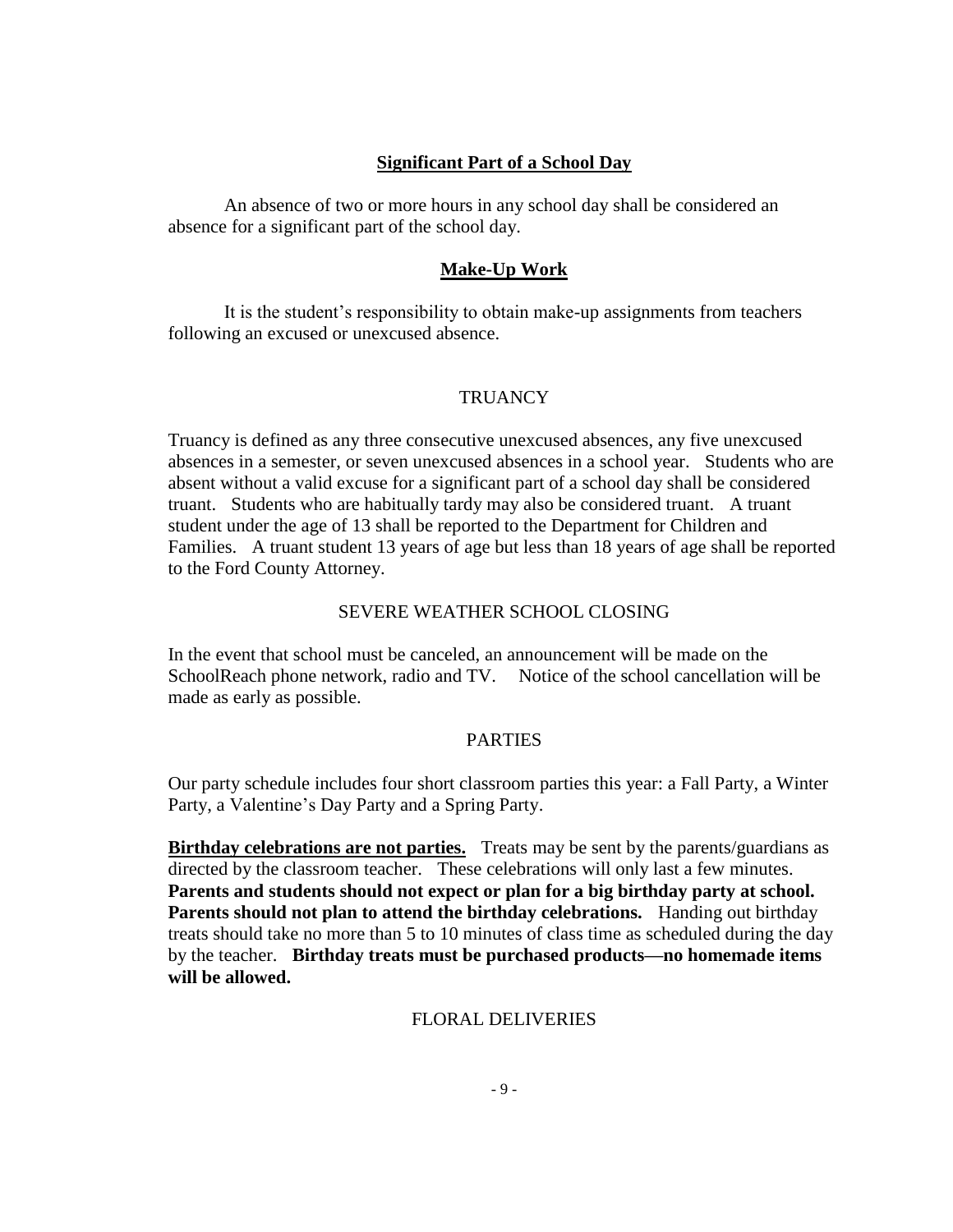Balloons, floral arrangements, etc. to individual students are discouraged and will not be delivered to the classrooms. Items delivered will be kept in the office and can be picked up after school.

#### GRADE REPORTS

A nine-weeks skills based grade report will be developed each nine weeks for the Kindergarten through second-grade classes. The third through fifth-grade classes will develop a skills based report card which includes percentage grades for math, language arts, social studies, and science.

A short checklist/narrative student update will be sent to the parents/guardians in the middle of each nine-weeks grading period.

At the beginning of the school year, the dates for sending each 9 weeks' grade report to parents will be finalized. The final report cards will be mailed out at the end of the school year.

#### **SAFETY WHILE ARRIVING AT SCHOOL**

# **PLEASE APPROACH THE SCHOOL FROM THE WEST when students are driven to school. Students should exit the vehicle on the curb side of the street. All traffic should flow from west to east. Sometimes, especially in bad weather, traffic jams occur. Please be patient for the safety of our students!!**

#### PICKING UP STUDENTS AFTER SCHOOL

Parents should greet students at the north end of the building when picking them up after school. If you need to visit with a teacher, please first stop at the Office so that the teacher can be notified and be made available to visit with you.

#### SCHOOL OFFICE HOURS

The elementary Office opens at 7:30 a.m. each day. The Office is closed from 10:45 a.m. to 12:15 p.m. to help serve lunch. The Office closes at 4:00 p.m. each day. Please do not call the office before 7:30 a.m. as no one is available to answer the phone.

#### SCHOOL VISITATION

Parents/guardians are always encouraged to visit our school. Please notify the teacher in advance when you plan to visit and also do not plan to visit a classroom for more than half a day per visit. Parents/guardians and grandparents may also eat at the school cafeteria with their student once or twice a year and they will be charged the regular adult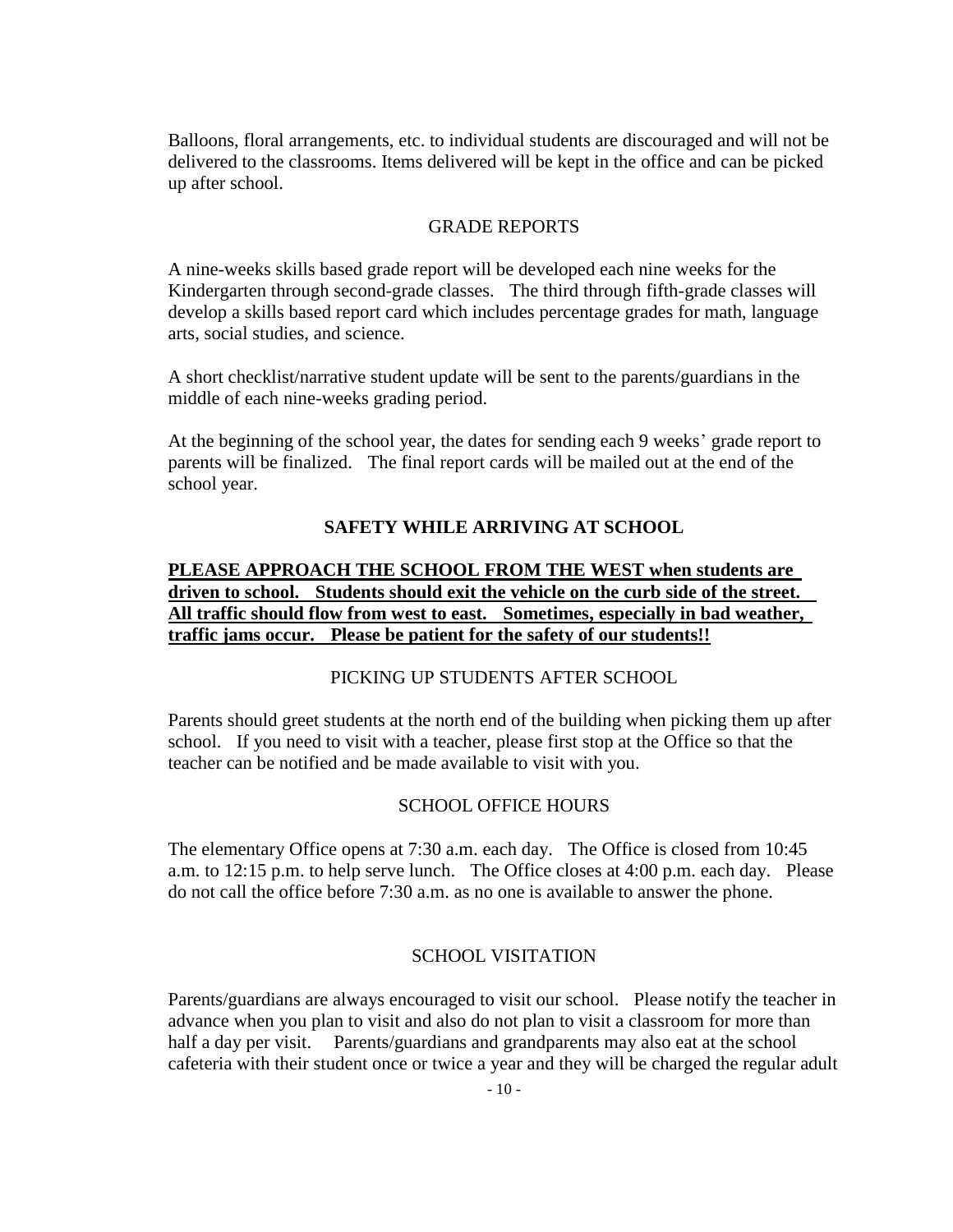price for their meal. **Please check-in at the office when you arrive at the school. We will then announce your arrival to the classroom teacher. This procedure is designed to help provide a safe school environment for our students. Thanks for your cooperation!!**

### LOST AND FOUND

A table for Lost-and-Found items will be maintained (ask in the office for directions). Clothing and personal belongings that are brought to school should be labeled with the student's name.

# SAFETY PATROL

A Student Safety Patrol is organized by the 5th-grade class. The patrol students are placed at the intersections east and west of the school.

#### KANSAS STATE SCHOOL LAW

All students must have a physical, birth certificate, and up-to-date immunizations to attend school. Information concerning these records can be obtained at the school Office and on our website.

### HEAD LICE INFESTATION

The Kansas Department of Health and Environment recommends an initial shampoo with A-200 Pyrinate Gel or Liquid, R & C Shampoo, or RID shampoo with a follow-up shampoo one week later to make sure all the nits are destroyed.

#### SCHOOL LUNCH

Lunches may be purchased from the Elementary Secretary. Lunch account balance reports for each student will be sent home with the youngest child in each family. **The school is not allowed to "charge" meals, so please closely watch your student lunch accounts.**

Elementary students may choose from a variety of food items to meet their minimum daily meal requirements. Additional items may also be selected by the students each day.

One carton of milk is included with each meal. Additional milk may be purchased. Students should not share their lunch food with other students due to sanitation reasons.

**Students may bring sack lunches to school. Parents/guardians are encouraged not to put candy or other foods with no nutritional value in a sack lunch.** *A granola bar is a recommended desert for a sack lunch.*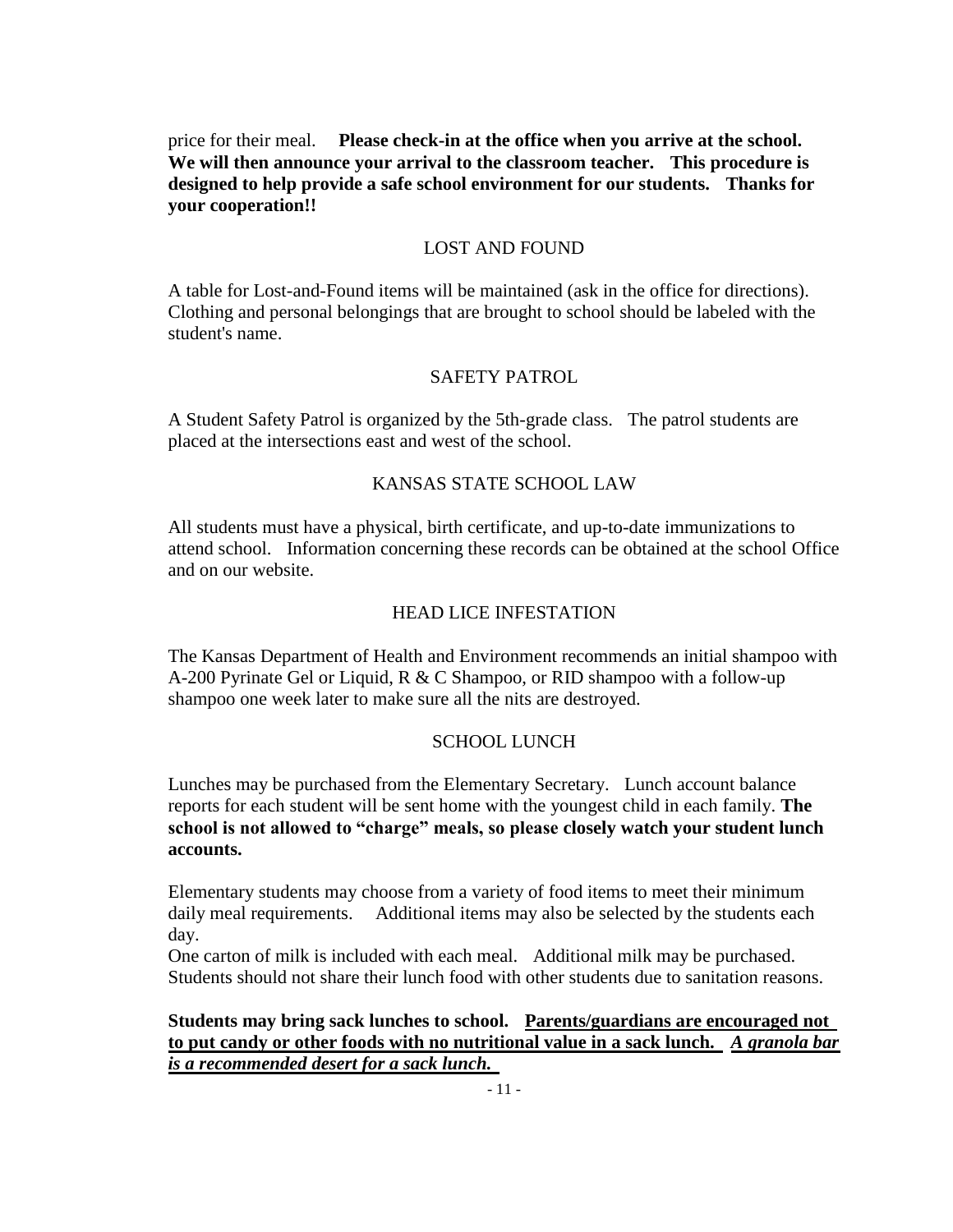Parents/guardians and grandparents may also eat at the school cafeteria with their student once or twice a year; however, they will have to pay the regular adult price for the meal.

# BREAKFAST AN IMPORTANT START

Research indicates students perform better with morning food intake. Students who eat breakfast work faster, make fewer errors, provide more original answers on open-ended tests, and have more energy and greater physical endurance. Educational deficits occur when students have short-term hunger. Breakfast is served at the school cafeteria each morning from 7:20-7:40 a.m. Office staff at Spearville Elementary School has access to food for any student in need of nourishment at the beginning of the school day.

### SPECIAL DIETARY NEEDS

If a student has a special dietary need, the parent/guardian should obtain a medical statement from a recognized medical authority/physician that provides a list of foods that the student must omit from their diet together with a list of approved substitutions that may be used. The following is a list of the forms parents/guardians may request from the Central Office if their student has a special dietary need:

- Letter to Recognized Medical Authority/Physician
- Medical Statement for Student with Food Allergy or Intolerance
- Medical Statement for Student with (Food) Disability

### EMERGENCY DRILLS

Student safety is one of our greatest concerns. The school holds regular drills to teach students how to respond calmly in the event of an emergency. Fire drills are conducted once each month and tornado drills are conducted in the fall and spring. Lock down drills are practiced throughout the school year. Detailed escape routes are posted in each room of the building.

#### FIELD TRIPS

When a field trip is planned, your student will bring home a permission form giving the destination and date. This form must be signed and returned to the teacher before your student will be allowed to go on the field trip.

# NO WEAPONS AT SCHOOL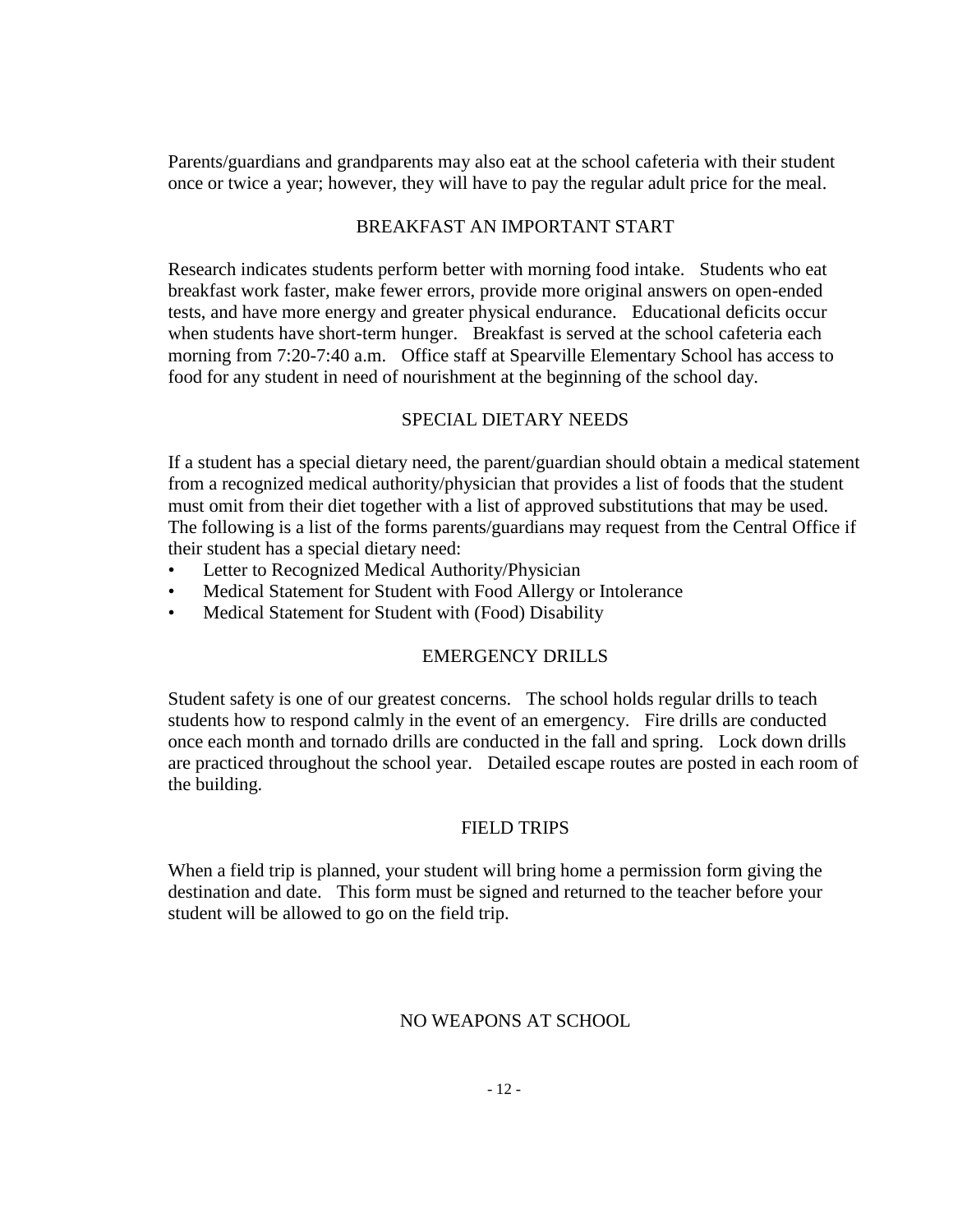Students shall not knowingly possess, handle, or transmit any object that can reasonably be considered a weapon at school, on school property, or at any school sponsored event. Violators are subject to a one calendar year expulsion from school. Toy guns and knives are also prohibited.

### KANSAS SCHOOL SAFETY HOTLINE

The Kansas School Safety Hotline provides a toll free number to give students, parents/guardians, and community members the opportunity to report any impending school violence. The Hotline is in direct contact with the Kansas Highway Patrol. Students usually have knowledge of potential school violence before it occurs. **The Kansas School Safety Hotline also gives students and others the opportunity to anonymously report any potential threat. The toll free number is 877-626-8203.** 

#### NOTICE OF NON-DISCRIMINATION

USD 381 does not discriminate on the basis of race, color, national origin, sex, disability, age or religion in its programs and activities and provides equal access to the Boy Scouts and other designated youth groups.

Any incident of discrimination in any form shall promptly be reported to a teacher, the Principal or other appropriate school official for investigation and corrective action. The following person has been designated to handle inquiries regarding the non-discrimination policies:

Name and/ or Title Address Telephone No.

For further information on notice of non-discrimination,

visit <http://wdcrobcolp01.ed.gov/CFAPPS/OCR/contactus.cfm> for the address and phone number of the office that serves your area, or call 1-800-421-3481.

### E-MAIL & COMPUTER APPLICATIONS

Students shall have no expectation of privacy when using district e-mail or computers. Email messages shall be used only for approved educational purposes. Students must use appropriate language in all messages. Students are expected to follow the guidelines approved by teachers and the administration in their use of the system.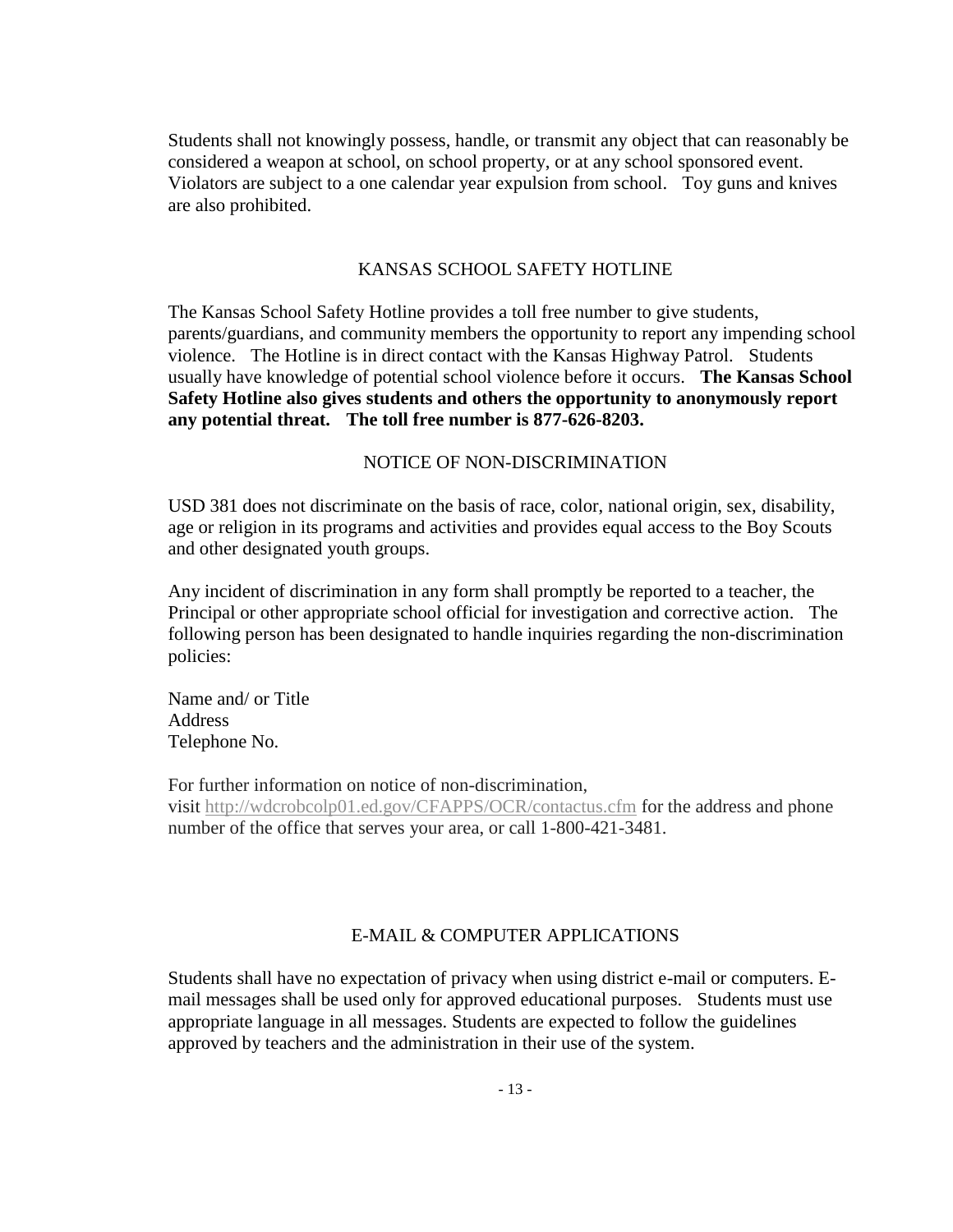Any e-mail or computer application or information in district computers is subject to monitoring by the staff and the administration. The school retains the right to duplicate any information created by students in a computer system or on any individual computer. Students who violate these rules or any other classroom rules relating to computer use are subject to disciplinary action, up to and including suspension from school.

# **Notification of Rights under FERPA for Elementary and Secondary Schools**

The Family Educational Rights and Privacy Act (FERPA) affords parents and students who are 18 years of age or older ("eligible students") certain rights with respect to the student's education records. These rights are:

1. The right to inspect and review the student's education records within 45 days after the day Spearville USD 381 receives a request for access.

Parents or eligible students should submit to the school Principal [or appropriate school official] a written request that identifies the records they wish to inspect. The school official will make arrangements for access and notify the parent or eligible student of the time and place where the records may be inspected.

2. The right to request the amendment of the student's education records that the parent or eligible student believes are inaccurate, misleading, or otherwise in violation of the student's privacy rights under FERPA.

Parents or eligible students who wish to ask Spearville USD 381 to amend a record should write the school Principal [or appropriate school official], clearly identify the part of the record they want changed, and specify why it should be changed. If the school decides not to amend the record as requested by the parent or eligible student, the school will notify the parent or eligible student of the decision and of their right to a hearing regarding the request for amendment. Additional information regarding the hearing procedures will be provided to the parent or eligible student when notified of the right to a hearing.

3. The right to provide written consent before the school discloses personally identifiable information (PII) from the student's education records, except to the extent that FERPA authorizes disclosure without consent.

One exception, which permits disclosure without consent, is disclosure to school officials with legitimate educational interests. A school official is a person employed by the school as an administrator, supervisor, instructor, or support staff member (including health or medical staff and law enforcement unit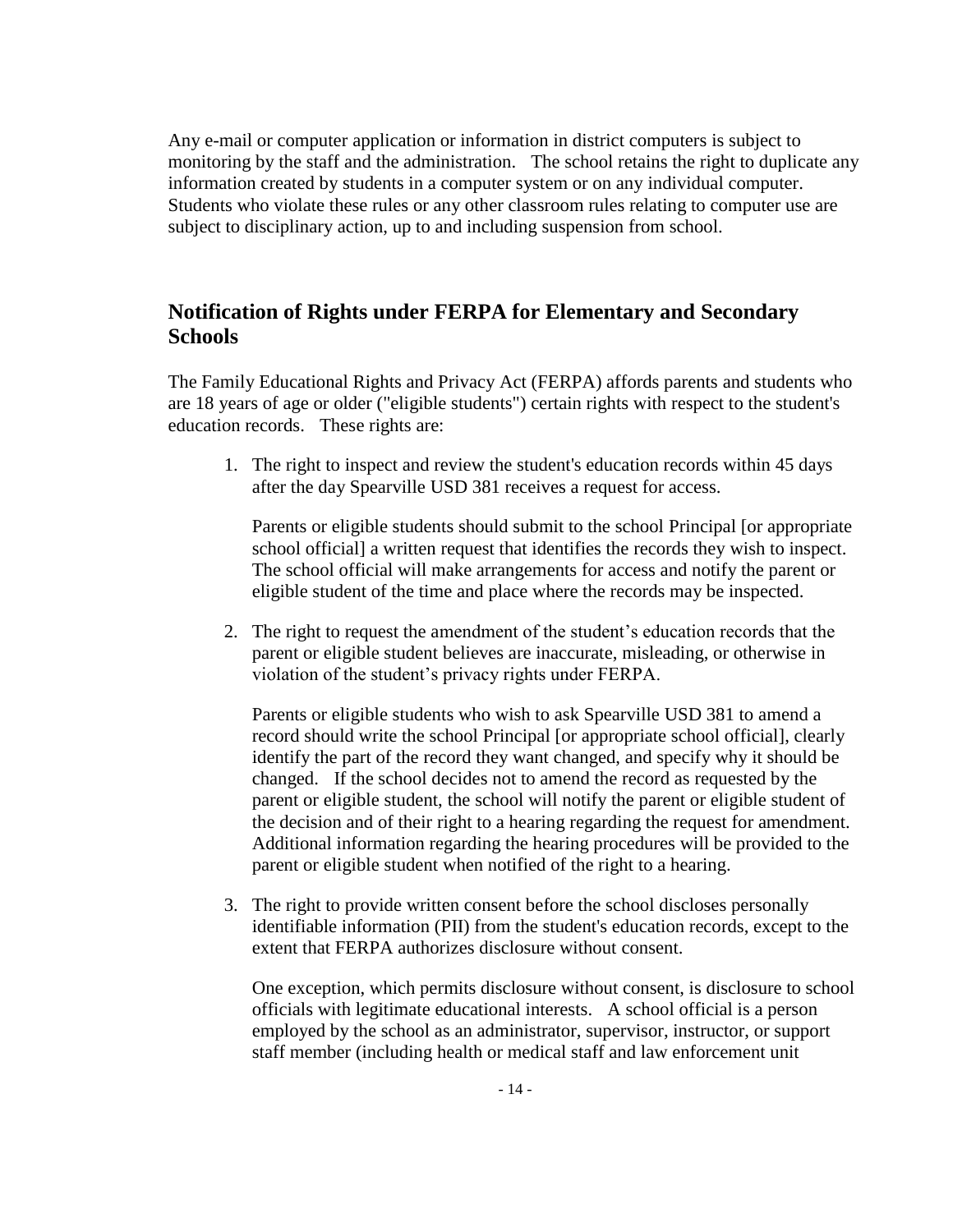personnel) or a person serving on the school board. A school official also may include a volunteer or contractor outside of the school who performs an institutional service or function for which the school would otherwise use its own employees and who is under the direct control of the school with respect to the use and maintenance of PII from education records, such as an attorney, auditor, medical consultant, or therapist; a parent or student volunteering to serve on an official committee, such as a disciplinary or grievance committee; or a parent, student, or other volunteer assisting another school official in performing his or her tasks. A school official has a legitimate educational interest if the official needs to review an education record in order to fulfill his or her professional responsibility.

4. The right to file a complaint with the U.S. Department of Education concerning alleged failures by Spearville USD 381 to comply with the requirements of FERPA. The name and address of the Office that administers FERPA are:

> Family Policy Compliance Office U.S. Department of Education 400 Maryland Avenue, SW Washington, DC 20202

#### SUBSTANCE ABUSE POLICY

#### Drug-Free Schools

Maintaining drug-free schools is important in establishing an appropriate learning environment for our students. The possession, use, sale, distribution, or being under the influence of illicit drugs, controlled substances, or alcohol by students at school, on or in school property, or at school sponsored events is prohibited. The possession or use of any tobacco product or nicotine delivery device by students in any district facility, in school vehicles, at school sponsored events, and on school owned or operated property is prohibited. A "nicotine delivery device" means any device that can be used to deliver nicotine or nicotine salts to the person inhaling from the device and includes, without limitation: an electronic cigarette, cigar, cigarillo, pipe, or personal vaporizer.

This policy, and any curriculum used in conjunction with it shall be evaluated at least every other year using criteria developed by the superintendent and approved by the board. The board shall receive a report after each of these reviews is conducted.

#### **CURRICULUM**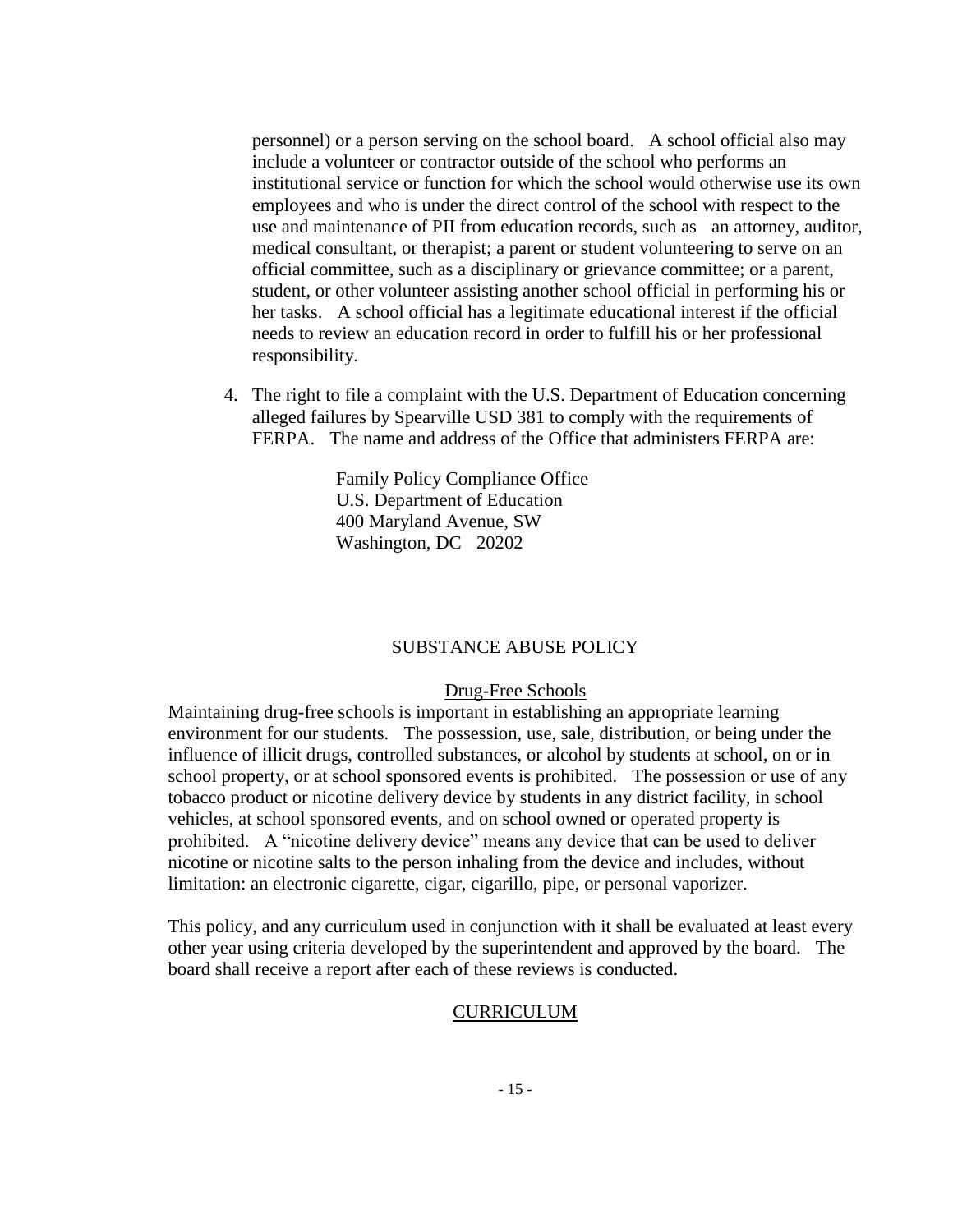USD 381 students shall be made aware of the legal, social and health consequences of drug, alcohol and tobacco use. Students shall also be informed that the use of illicit drugs and the unlawful possession and use of alcohol and tobacco products is both wrong and harmful.

The board directs the superintendent to confer with the staff in designing a comprehensive drug and alcohol abuse and prevention program to be integrated into the district's curriculum beginning with the 1990-91 school year. The board directs the superintendent to ensure that the program is age-appropriate and developmentally based to reach students at all ages and levels of education within the district.

### STUDENT CONDUCT

As a condition of continued enrollment in the district, students shall abide by the terms of this policy. Students shall not manufacture, distribute, dispense, possess or use and/or be under the influence of illicit drugs, controlled substances or alcoholic beverages at school, on or in district property, or at any school activity. Any student violating the terms of this policy will be reported to the appropriate law enforcement officials, and will be subject to the following sanctions:

(1) First Offense. A first-time violator shall be subject to the following sanctions:

- (a) A punishment up to and including short-term suspension.
- (b) Suspension from all student activities for a period of not less than one month.

(2) Second Offense. A second-time violator shall be subject to the following sanctions:

- (a) A punishment up to and including long-term suspension;
- (b) Suspension from all student activities for a period of not less than one semester or four months.
	- (c) A student placed on long-term suspension under this policy may be readmitted on a probationary status if the student agrees to complete a drug and alcohol rehabilitation program. Name(s) of acceptable programs are on file with the board clerk.

If at any time the student fails to make satisfactory progress in the program, the suspension shall be re-imposed.

(3) Third and Subsequent Offenses. A student who violates the terms of this policy for the third time, and any subsequent violations; shall be subject to the following sanctions: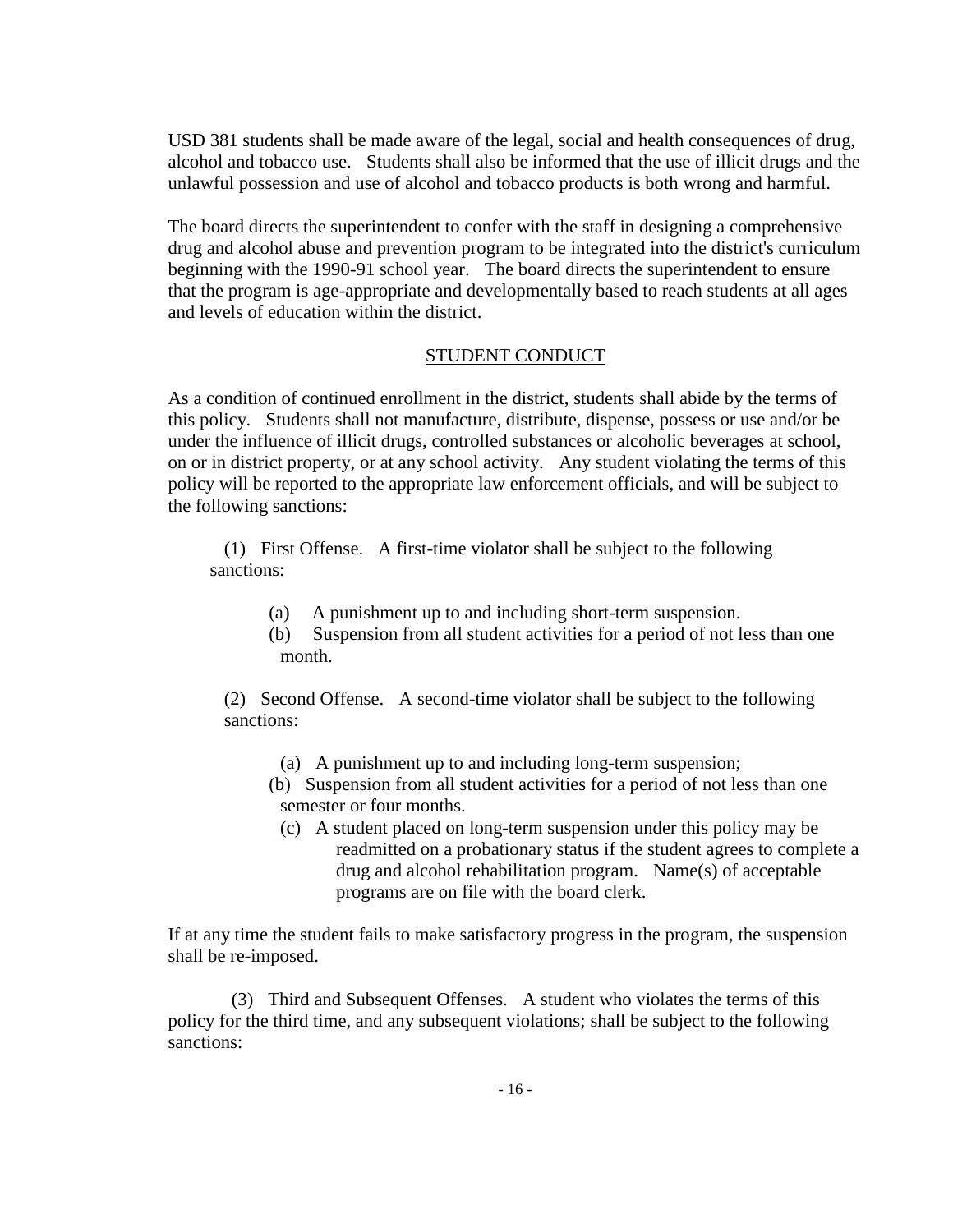- (a) A punishment up to and including expulsion from school for the remainder of the school year.
- (b) Suspension from participation in and attendance at all school activities for the year.
- (c) A student who is expelled from school under the terms of this policy may be readmitted during the term of the expulsion only if the student has completed a drug and alcohol education and rehabilitation program at an acceptable program.

Students who are to be suspended or expelled under the terms of this policy will be afforded the due process rights contained in board policies and Kansas statutes, K.S.A. 72-6114, et seq. Nothing in this policy is intended to diminish the ability of the district to take other disciplinary action against the student in accordance with other policies governing student discipline. In the event a student agrees to enter and complete a drug education or rehabilitation program, the cost of such program will be borne by the student and their parents/guardians. A list of area drug and alcohol counseling and rehabilitation programs, along with names and addresses of contact persons for the programs, is on file with the board clerk. Parents/guardians or students should contact the directors of the programs to determine the cost and length of the program.

A copy of this policy and available counseling and rehabilitation programs will be provided to all students and their parents/guardians. Parents/guardians of all students are further notified that compliance with this policy is mandatory.

#### SEXUAL HARASSMENT

Sexual harassment will not be tolerated in the school district. Sexual harassment of employees or students of the district by board members, administrators, certificated and support personnel, students, vendors, and any others having business or other contact with the school district is strictly prohibited. Sexual harassment shall include, but not be limited to, unwelcome sexual advances, requests for sexual favors, and other verbal physical conduct of a sexual nature when: (1) submission to such conduct is made either explicitly or implicitly a term of condition of an individual's employment; (2) submission to or rejection of such conduct by an individual is used as the basis for employment decisions affecting such individual; or (3) such conduct has the purpose or effect of unreasonably interfering with an individual's work performance or creating an intimidating, hostile or offensive working environment.

Sexual harassment may result from verbal or physical conduct or written or graphic material. Sexual harassment may include but is not limited to: verbal harassment or abuse; pressure for sexual activity; repeated remarks to a person, with sexual or demeaning implication; unwelcome touching; or suggesting or demanding sexual involvement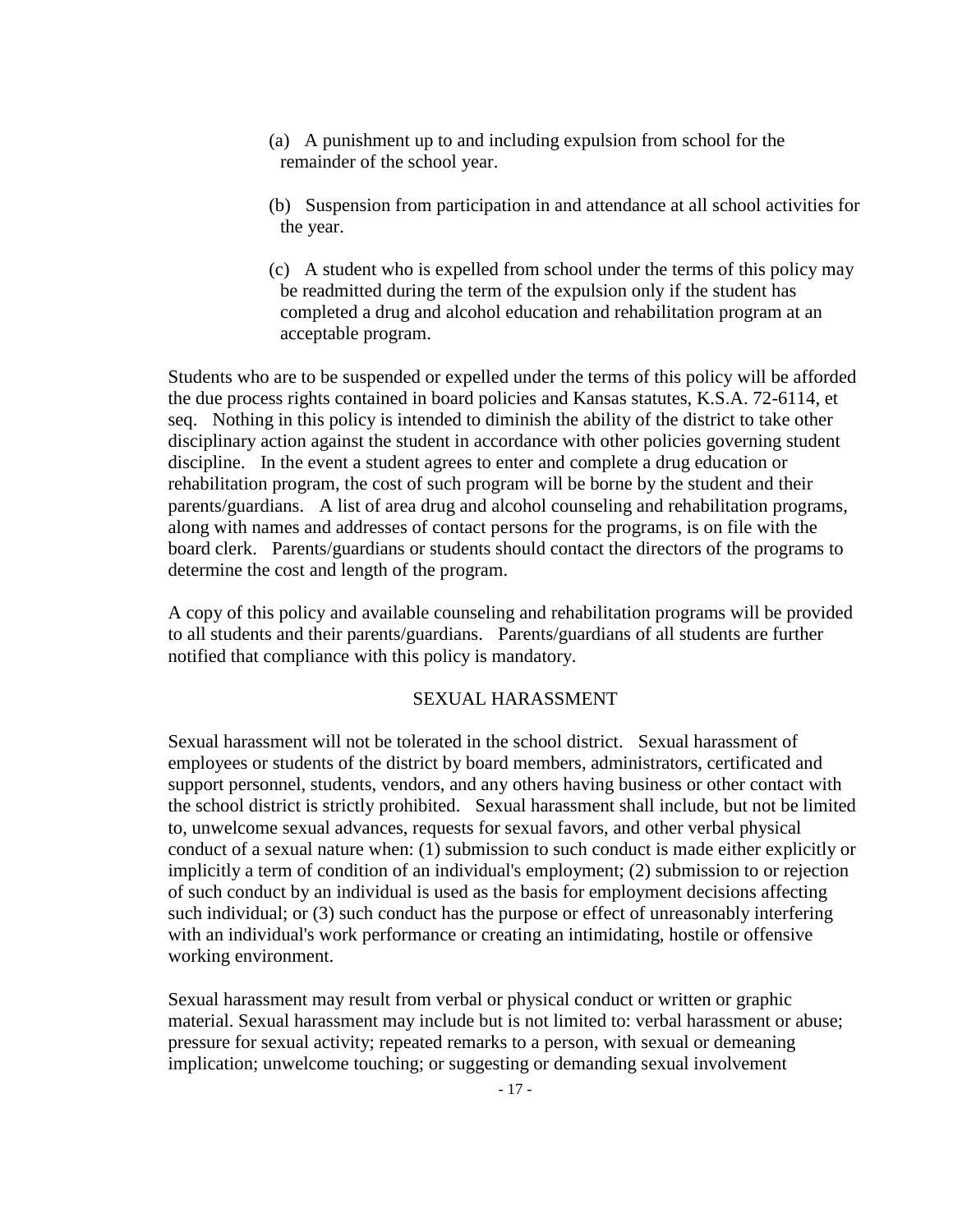accompanied by implied or explicit threats concerning a student's educational status.

The district encourages all victims of sexual harassment and persons with knowledge of such harassment to report the harassment immediately. The district will promptly investigate all complaints of sexual harassment and take prompt corrective action to end the harassment.

Any student who believes that he or he has been subjected to sexual harassment should discuss the alleged harassment with the Building Principal, another administrator, the guidance counselor, or another certified staff member. Any employee who receives a compliant of sexual harassment from a student shall inform the student of the employee's obligation to report the complaint and any proposed resolution of the complaint to the Building Principal.

#### EMERGENCY SAFETY INTERVENTIONS

The board of education is committed to limiting the use of Emergency Safety Intervention ("ESI"), such as seclusion and restraint, with all students. Seclusion and restraint shall be used only when a student's conduct necessitates the use of an emergency safety intervention as defined below. The board of education encourages all employees to utilize other behavioral management tools, including prevention techniques, de-escalation techniques, and positive behavioral intervention strategies.

This policy shall be made available on the district website with links to the policy available on any individual school pages. In addition, this policy shall be included in at least one of the following: each school's code of conduct, school safety plan, or student handbook. Notice of the online availability of this policy shall be provided to parents during enrollment each year.

Definitions

"Campus police officer" means a school security officer designated by the board of education of any school district pursuant to K.S.A. 72-6146, and amendments thereto.

"Chemical Restraint" means the use of medication to control a student's violent physical behavior or restrict a student's freedom of movement.

"Emergency Safety Intervention" is the use of seclusion or physical restraint, but does not include physical escort or the use of time-out.

"Incident" means each occurrence of the use of an emergency safety intervention.

"Law enforcement officer" and "police officer" mean a full-time or part-time salaried officer or employee of the state, a county, or a city, whose duties include the prevention or detection of crime and the enforcement of criminal or traffic law of this state or any Kansas municipality. This term includes a campus police officer.

"Legitimate law enforcement purpose" means a goal within the lawful authority of an officer that is to be achieved through methods or conduct condoned by the officer's appointing authority.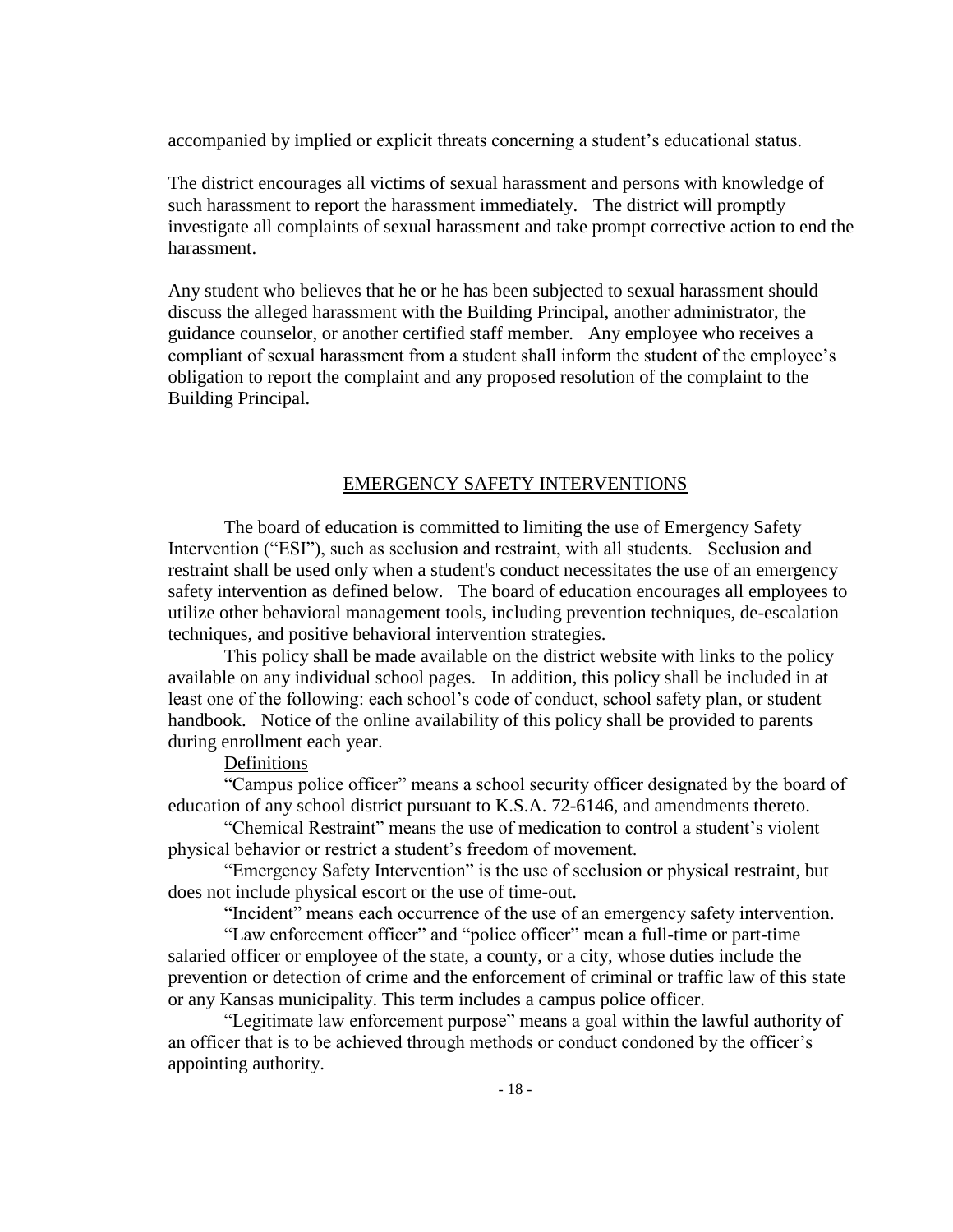"Mechanical Restraint" means any device or object used to limit a student's movement.

"Parent" means:  $(1)$  a natural parent;  $(2)$  an adoptive parent;  $(3)$  a person acting as a parent as defined in K.S.A. 72-3122(d)(2), and amendments thereto; (4) a legal guardian; (5) an education advocate for a student with an exceptionality; (6) a foster parent, unless the student is a child with an exceptionality; or (7) a student who has reached the age of majority or is an emancipated minor.

"Physical Escort" means the temporary touching or holding the hand, wrist, arm, shoulder, or back of a student who is acting out for the purpose of inducing the student to walk to a safe location.

"Physical Restraint" means bodily force used to substantially limit a student's movement, except that consensual, solicited, or unintentional contact and contact to provide comfort, assistance, or instruction shall not be deemed to be physical restraint.

"School resource officer" means a law enforcement officer or police officer employed by a local law enforcement agency who is assigned to a district through an agreement between the local law enforcement agency and the district.

"School security officer" means a person who is employed by a board of education of any school district for the purpose of aiding and supplementing state and local law enforcement agencies in which the school district is located, but is not a law enforcement officer or police officer.

"Seclusion" means placement of a student in a location where all of the following conditions are met: (1) the student is placed in an enclosed area by school personnel; (2) the student is purposefully isolated from adults and peers; and (3) the student is prevented from leaving, or reasonably believes that he or she will be prevented from leaving the enclosed area.

"Time-out" means a behavioral intervention in which a student is temporarily removed from a learning activity without being secluded.

### Prohibited Types of Restraint

All staff members are prohibited from engaging in the following actions with all students:

- Using face-down (prone) physical restraint;
- Using face-up (supine) physical restraint;
- Using physical restraint that obstructs the student's airway;
- Using physical restraint that impacts a student's primary mode of communication;
- Using chemical restraint, except as prescribed treatments for a student's medical or psychiatric condition by a person appropriately licensed to issue such treatments; and
- Use of mechanical restraint, *except*:
	- o Protective or stabilizing devices required by law or used in accordance with an order from a person appropriately licensed to issue the order for the device;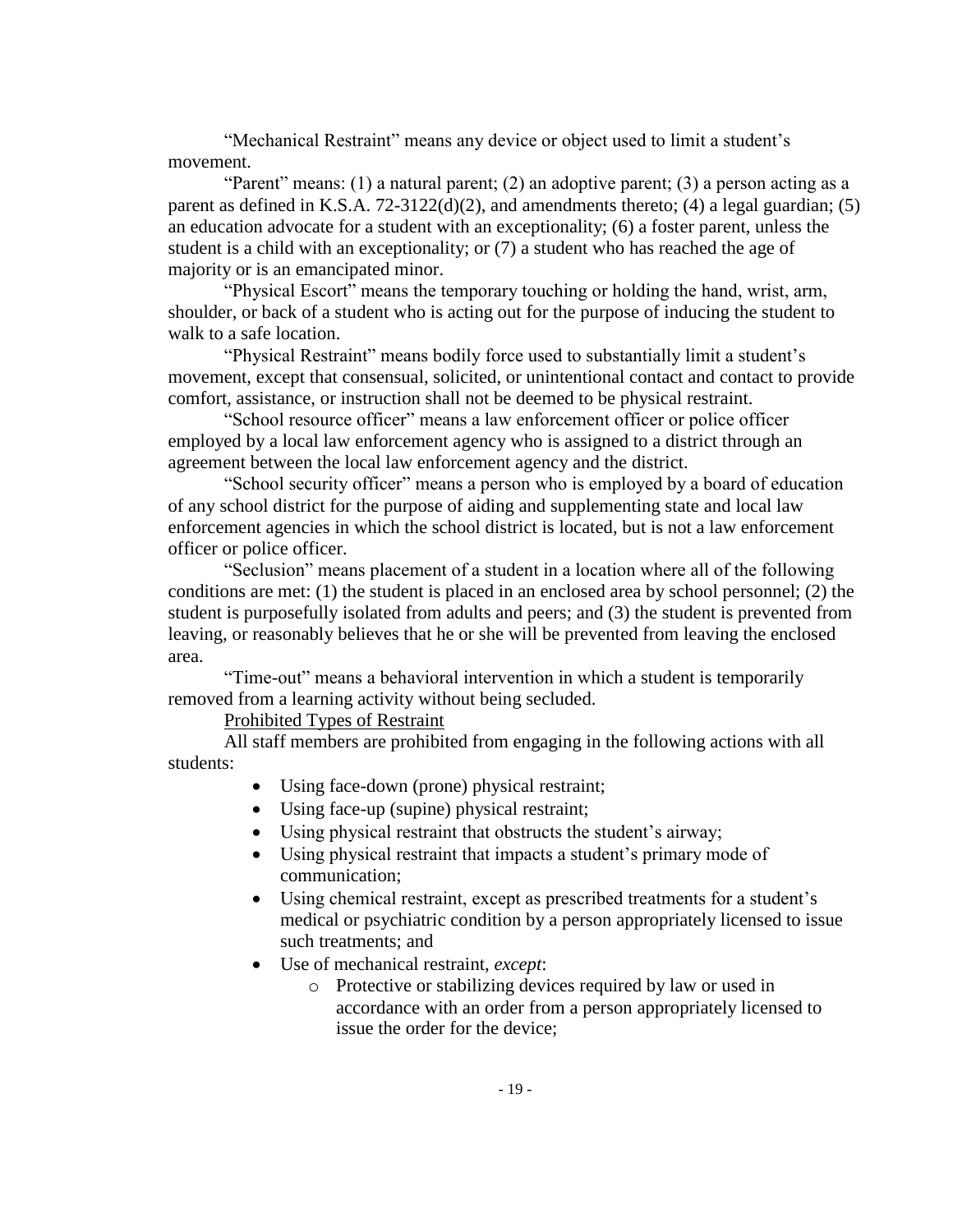- o Any device used by a certified law enforcement officer to carry out law enforcement duties; or
- o Seatbelts and other safety equipment when used to secure students during transportation.

### Use of Emergency Safety Interventions

ESI shall be used only when a student presents a reasonable and immediate danger of physical harm to such student or others with the present ability to effect such physical harm. Less restrictive alternatives to ESI, such as positive behavior interventions support, shall be deemed inappropriate or

ineffective under the circumstances by the school employee witnessing the student's behavior prior to the use of any ESI. The use of ESI shall cease as soon as the immediate danger of physical harm ceases to exist. Violent action that is destructive of property may necessitate the use of an ESI. Use of an ESI for purposes of discipline, punishment, or for the convenience of a school employee shall not meet the standard of immediate danger of physical harm.

### ESI Restrictions

A student shall not be subjected to ESI if the student is known to have a medical condition that could put the student in mental or physical danger as a result of ESI. The existence of such medical condition must be indicated in a written statement from the student's licensed health care provider, a copy of which has been provided to the school and placed in the student's file.

Such written statement shall include an explanation of the student's diagnosis, a list of any reasons why ESI would put the student in mental or

physical danger, and any suggested alternatives to ESI. Notwithstanding the provisions of this subsection, a student may be subjected to ESI, if not subjecting the student to ESI would result in significant physical harm to the student or others.

### Use of Seclusion

When a student is placed in seclusion, a school employee shall be able to see and hear the student at all times.

All seclusion rooms equipped with a locking door shall be designed to ensure that the lock automatically disengages when the school employee viewing the student walks away from the seclusion room, or in case of emergency, such as fire or severe weather.

A seclusion room shall be a safe place with proportional and similar characteristics as other rooms where students frequent. Such room shall be free of any condition that could be a danger to the student, well-ventilated, and sufficiently lighted.

# **Training**

All staff members shall be trained regarding the use of positive behavioral intervention strategies, de-escalation techniques, and prevention techniques. Such training shall be consistent with nationally recognized training programs on ESI. The intensity of the training provided will depend upon the employee's position. Administrators, licensed staff members, and other staff deemed most likely to need to restrain a student will be provided more intense training than staff who do not work directly with students in the classroom. District and building administration shall make the determination of the intensity of training required by each position.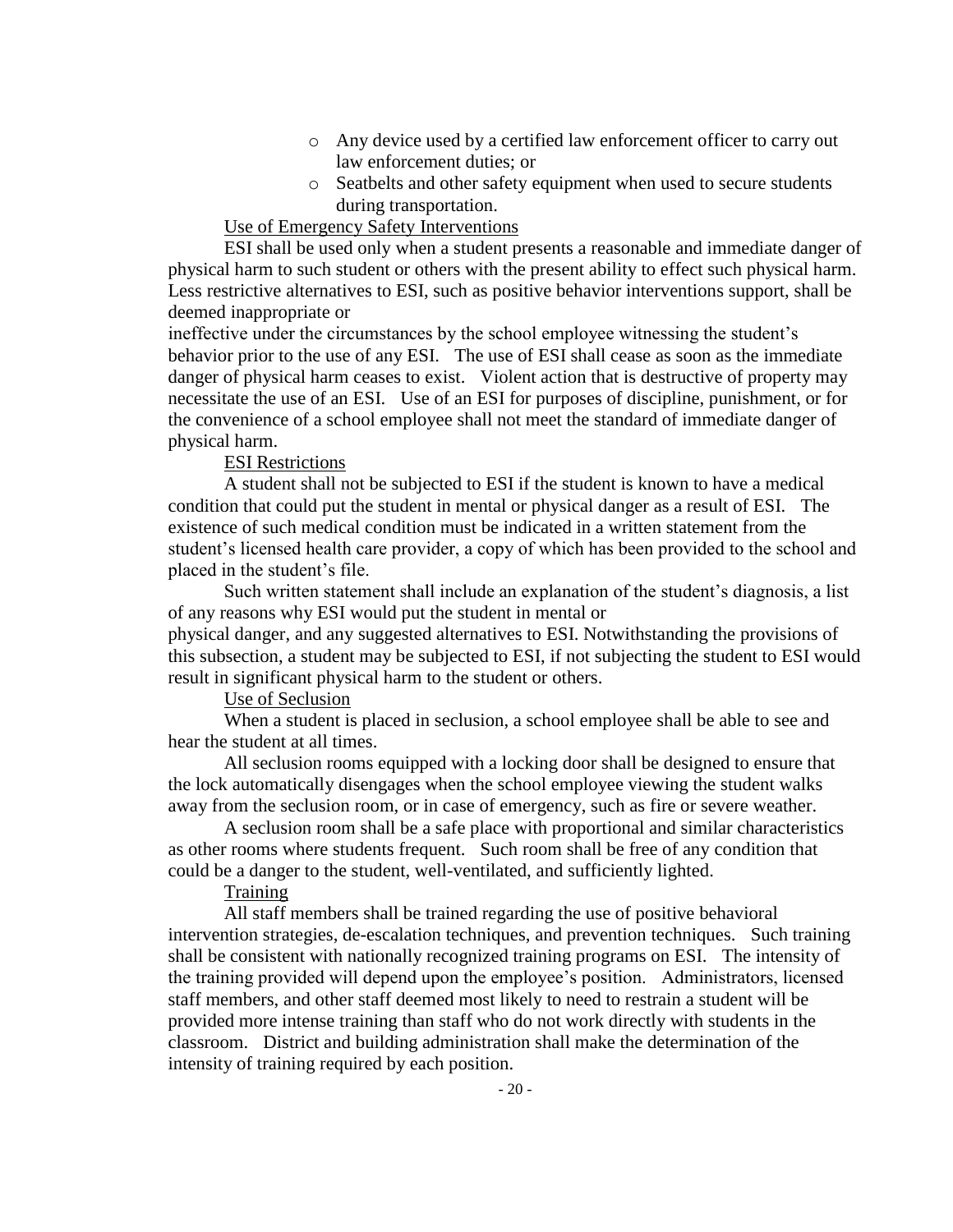Each school building shall maintain written or electronic documentation regarding the training that was provided and a list of participants, which shall be made available for inspection by the state board of education upon request.

# Notification and Documentation

The principal or designee shall notify the parent the same day as an incident. The same-day notification requirement of this subsection shall be deemed satisfied if the school attempts at least two methods of contacting the parent. A parent may designate a preferred method of contact to receive the same-day notification. Also, a parent may agree, in writing, to receive only one same-day notification from the school for multiple incidents occurring on the same day.

Documentation of the ESI used shall be completed and provided to the student's parents no later than the school day following the day of the incident. Such written documentation shall include: (A) The events leading up to the incident; (B) student behaviors that necessitated the ESI; (C) steps taken to transition the student back into the educational setting; (D) the date and time the incident occurred, the type of ESI used, the duration of the ESI, and the school personnel who used or supervised the ESI; (E) space or an additional form for parents to provide feedback or comments to the school regarding the incident; (F) a statement that invites and strongly encourages parents to schedule a meeting to discuss the incident and how to prevent future incidents; and (G) email and phone information for the parent to contact the school to schedule the ESI meeting. Schools may group incidents together when documenting the items in subparagraphs (A), (B) and (C) if the triggering issue necessitating the ESIs is the same.

The parent shall be provided the following information after the first and each subsequent incident during each school year: (1) a copy of this policy which indicates when ESI can be used; (2) a flyer on the parent's rights; (3) information on the parent's right to file a complaint through the local dispute resolution process (which is set forth in this policy) and the complaint process of the state board of education; and (4) information that will assist the parent in navigating the complaint process, including contact information for Families Together and the Disability Rights Center of Kansas. Upon the first occurrence of an incident of ESI, the foregoing information shall be provided in printed form or, upon the parent's written request, by email. Upon the occurrence of a second or subsequent incident, the parent shall be provided with a full and direct website address containing such information.

Law Enforcement, School Resource, and Campus Security Officers

Campus police officers and school resource officers shall be exempt from the requirements of this policy when engaged in an activity that has a legitimate law enforcement purpose. School security officers shall not be exempt from the requirements of this policy.

If a school is aware that a law enforcement officer or school resource officer has used seclusion, physical restraint, or mechanical restraint on a student, the school shall notify the parent the same day using the parent's preferred method of contact. A school shall not be required to provide written documentation to a parent, as set forth above, regarding law enforcement use of an emergency safety intervention, or report to the state department of education any law enforcement use of an emergency safety intervention. For purposes of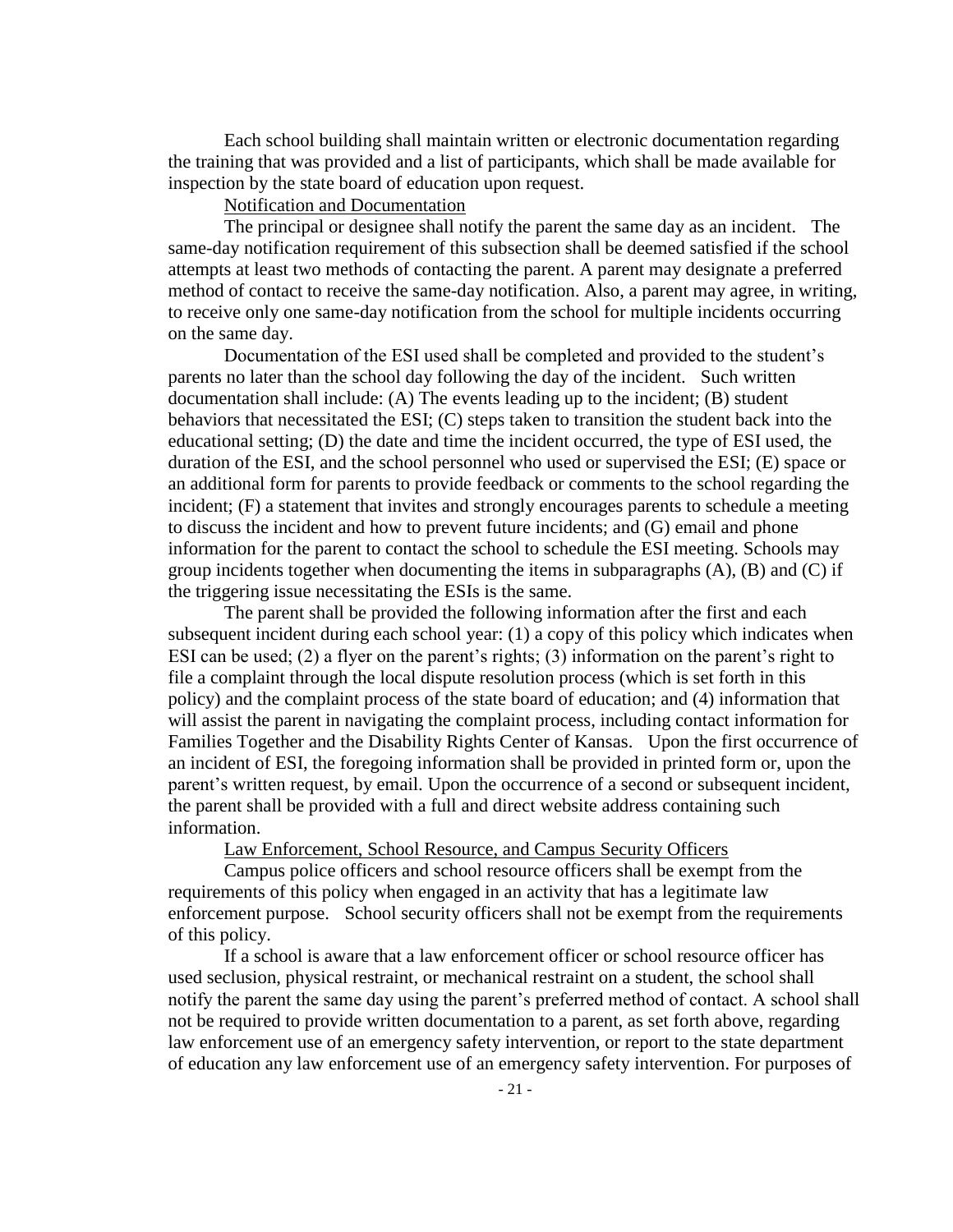this subsection, mechanical restraint includes, but is not limited to, the use of handcuffs.

# Documentation of ESI Incidents

Except as specified above with regard to law enforcement or school resource officer use of emergency safety interventions, each building shall maintain documentation any time ESI is used with a student. Such documentation must include all of the following:

- Date and time of the ESI,
- Type of ESI,
- Length of time the ESI was used,
- School personnel who participated in or supervised the ESI,
- Whether the student had an individualized education program at the time of the incident,
- Whether the student had a section 504 plan at the time of the incident, and
- Whether the student had a behavior intervention plan at the time of the incident.

All such documentation shall be provided to the building principal, who shall be responsible for providing copies of such documentation to the superintendent or the superintendent's designee on at least a biannual basis. At least once per school year, each building principal or designee shall review the documentation of ESI incidents with appropriate staff members to consider the appropriateness of the use of ESI in those instances.

### Reporting Data

District administration shall report ESI data to the state department of education as required.

Parent Right to Meeting on ESI Use

After each incident, a parent may request a meeting with the school to discuss and debrief the incident. A parent may request such meeting verbally, in writing, or by electronic means. A school shall hold a meeting requested under this subsection within 10 school days of the parent's request. The focus of any such meeting shall be to discuss proactive ways to prevent the need for emergency safety interventions and to reduce incidents in the future.

For a student with an IEP or a Section 504 plan, such student's IEP team or Section 504 plan team shall discuss the incident and consider the need to conduct a functional behavioral assessment, develop a behavior intervention plan, or amend the behavior intervention plan if already in existence.

For a student with a section 504 plan, such student's section 504 plan team shall discuss and consider the need for a special education evaluation. For students who have an individualized education program and are placed in a private school by a parent, a meeting called under this subsection shall include the parent and the private school, who shall consider whether the parent should request an individualized education program team meeting. If the parent requests an individualized education program team meeting, the private school shall help facilitate such meeting.

For a student without an IEP or Section 504 plan, the school staff and the parent shall discuss the incident and consider the appropriateness of a referral for a special education evaluation, the need for a functional behavioral assessment, or the need for a behavior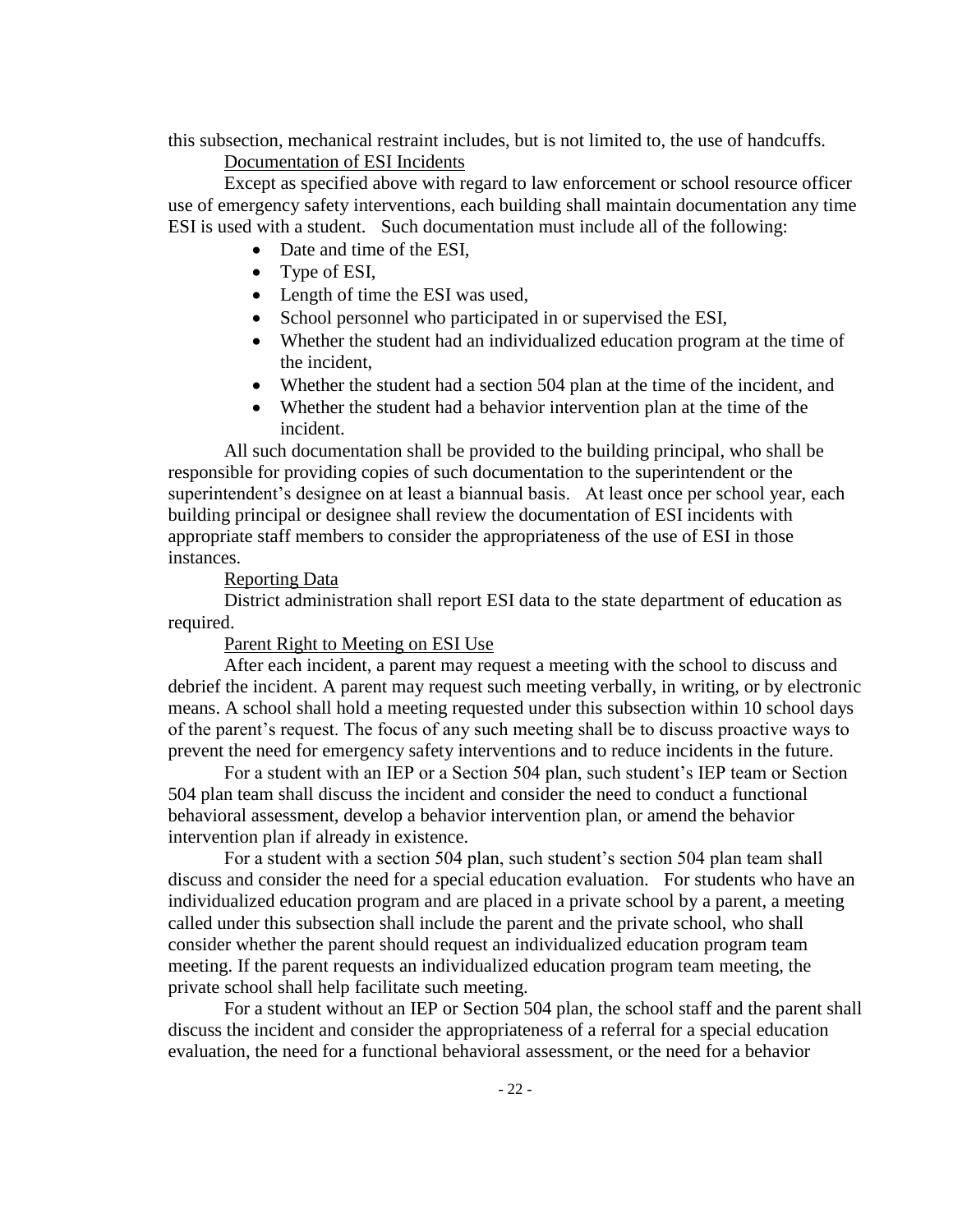intervention plan. Any such meeting shall include the student's parent, a school administrator for the school the student attends, one of the student's teachers, a school employee involved in the incident, and any other school employees designated by the school administrator as appropriate for such meeting.

The student who is the subject of such meetings shall be invited to attend the meeting at the discretion of the parent. The time for calling such a meeting may be extended beyond the 10-day limit if the parent of the student is unable to attend within that time period. Nothing in this section shall be construed to prohibit the development and implementation of a functional behavior assessment or a behavior intervention plan for any student if such student would benefit from such measures.

### Local Dispute Resolution Process

If a parent believes that an emergency safety intervention has been used on the parent's child in violation of state law or board policy, the parent may file a complaint as specified below.

The board of education encourages parents to attempt to resolve issues relating to the use of ESI informally with the building principal and/or the superintendent before filing a formal complaint with the board. Once an informal complaint is received, the administrator handling such complaint shall investigate such matter, as deemed appropriate by the administrator. In the event that the complaint is resolved informally, the administrator must provide a written report of the informal resolution to the superintendent and the parents and retain a copy of the report at the school. The superintendent will share the informal resolution with the board of education and provide a copy to the state department of education.

If the issues are not resolved informally with the building principal and/or the superintendent, the parents may submit a formal written complaint to the board of education by providing a copy of the complaint to the clerk of the board and the superintendent within thirty (30) days after the parent is informed of the incident.

Upon receipt of a formal written complaint, the board president shall assign an investigator to review the complaint and report findings to the board as a whole. Such investigator may be a board member, a school administrator selected by the board, or a board attorney. Such investigator shall be informed of the obligation to maintain confidentiality of student records and shall report

the findings of fact and recommended corrective action, if any, to the board in executive session.

Any such investigation must be completed within thirty (30) days of receipt of the formal written complaint by the board clerk and superintendent. On or before the  $30<sup>th</sup>$  day after receipt of the written complaint, the board shall adopt written findings of fact and, if necessary, appropriate corrective action. A copy of the written findings of fact and any corrective action adopted by the board shall only be provided to the parents, the school, and the state department of education and shall be mailed to the parents and the state department within 30 days of the board's receipt of the formal complaint.

If desired, a parent may file a complaint under the state board of education administrative review process within thirty (30) days from the date a final decision is issued pursuant to the local dispute resolution process.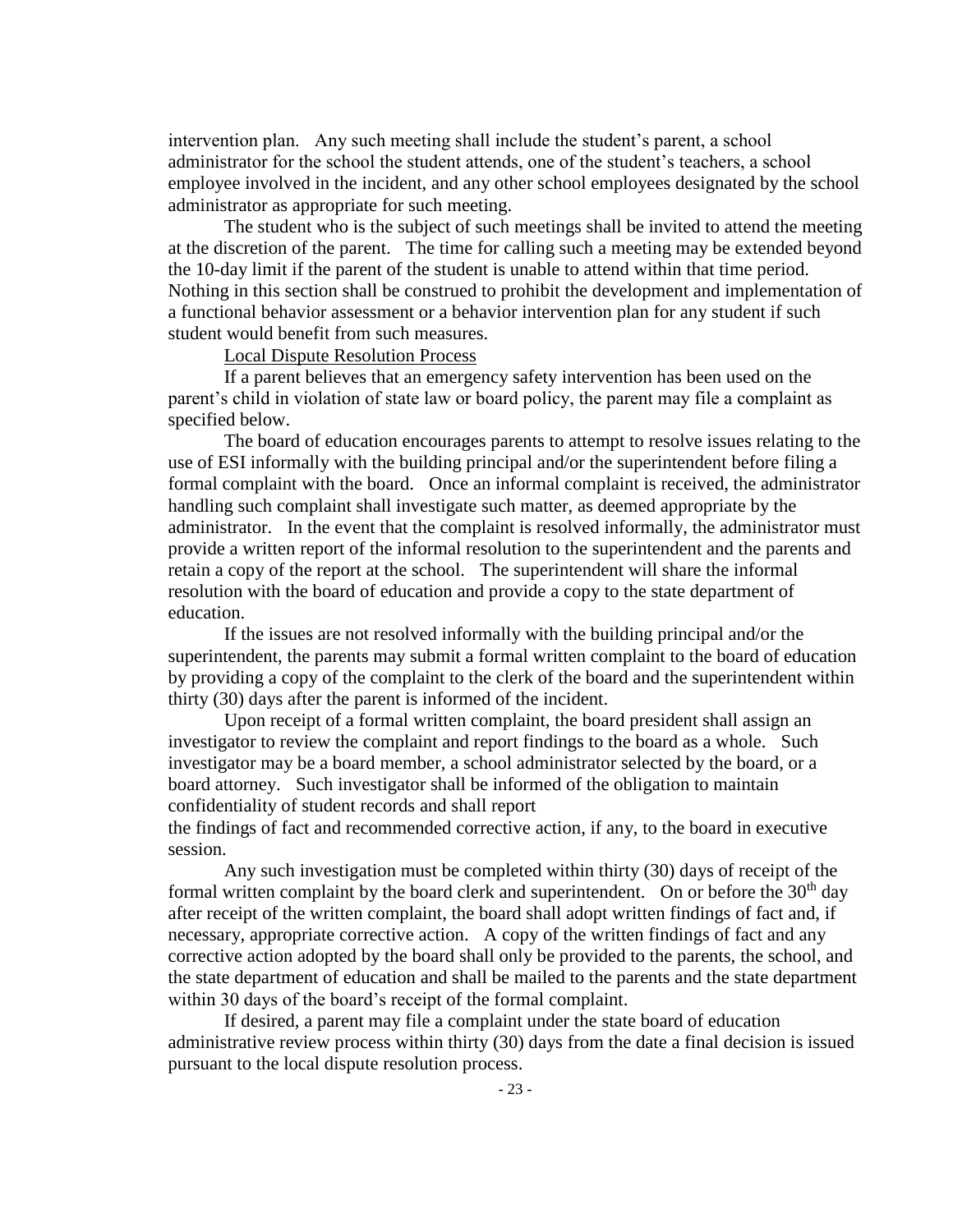| EMERGENCY SAFETY INTERVENTION DOCUMENTATION                                                                                                                                                                                                                                                                                                                                                                                                                                                                                                                                                           |        |
|-------------------------------------------------------------------------------------------------------------------------------------------------------------------------------------------------------------------------------------------------------------------------------------------------------------------------------------------------------------------------------------------------------------------------------------------------------------------------------------------------------------------------------------------------------------------------------------------------------|--------|
|                                                                                                                                                                                                                                                                                                                                                                                                                                                                                                                                                                                                       |        |
|                                                                                                                                                                                                                                                                                                                                                                                                                                                                                                                                                                                                       |        |
| The purpose of this letter is to inform you that on $\frac{1}{(date)}$ , at $\frac{1}{(date)}$ (a.m./p.m.)                                                                                                                                                                                                                                                                                                                                                                                                                                                                                            | (iime) |
| (name of student)<br>K.S.A. 72-6152 provides that emergency safety intervention (hereafter<br>"ESI") is defined to include the use of seclusion or physical restraint but not<br>the use of time-out or physical escort. Whenever an ESI is used, the<br>$parent(s)/quardian(s)$ must be informed of the use the day it happens. This<br>notice requirement is deemed satisfied if the school attempts at least two<br>methods of contact to reach the parent or guardian. By the day following<br>the ESI use, written notification of the following shall be provided to the<br>parent or guardian. |        |
| Type of ESI used:<br>Seclusion ___________Restraint __________Duration of seclusion/restraint:<br>Name of staff member(s) who participated in or supervised the ESI:                                                                                                                                                                                                                                                                                                                                                                                                                                  |        |
| Did the student have an Individualized Education Program ("IEP"), Section 504 Plan, or a Behavior                                                                                                                                                                                                                                                                                                                                                                                                                                                                                                     |        |
| Description of events leading up to the incident:                                                                                                                                                                                                                                                                                                                                                                                                                                                                                                                                                     |        |
|                                                                                                                                                                                                                                                                                                                                                                                                                                                                                                                                                                                                       |        |
|                                                                                                                                                                                                                                                                                                                                                                                                                                                                                                                                                                                                       |        |
| Student behaviors necessitating the ESI:                                                                                                                                                                                                                                                                                                                                                                                                                                                                                                                                                              |        |
|                                                                                                                                                                                                                                                                                                                                                                                                                                                                                                                                                                                                       |        |
| Steps taken to transition the student back into the educational setting:                                                                                                                                                                                                                                                                                                                                                                                                                                                                                                                              |        |
|                                                                                                                                                                                                                                                                                                                                                                                                                                                                                                                                                                                                       |        |

 $-24-$ \_\_\_\_\_\_\_\_\_\_\_\_\_\_\_\_\_\_\_\_\_\_\_\_\_\_\_\_\_\_\_\_\_\_\_\_\_\_\_\_\_\_\_\_\_\_\_\_\_\_\_\_\_\_\_\_\_\_\_\_\_\_\_\_\_\_\_\_\_\_\_\_\_\_\_\_\_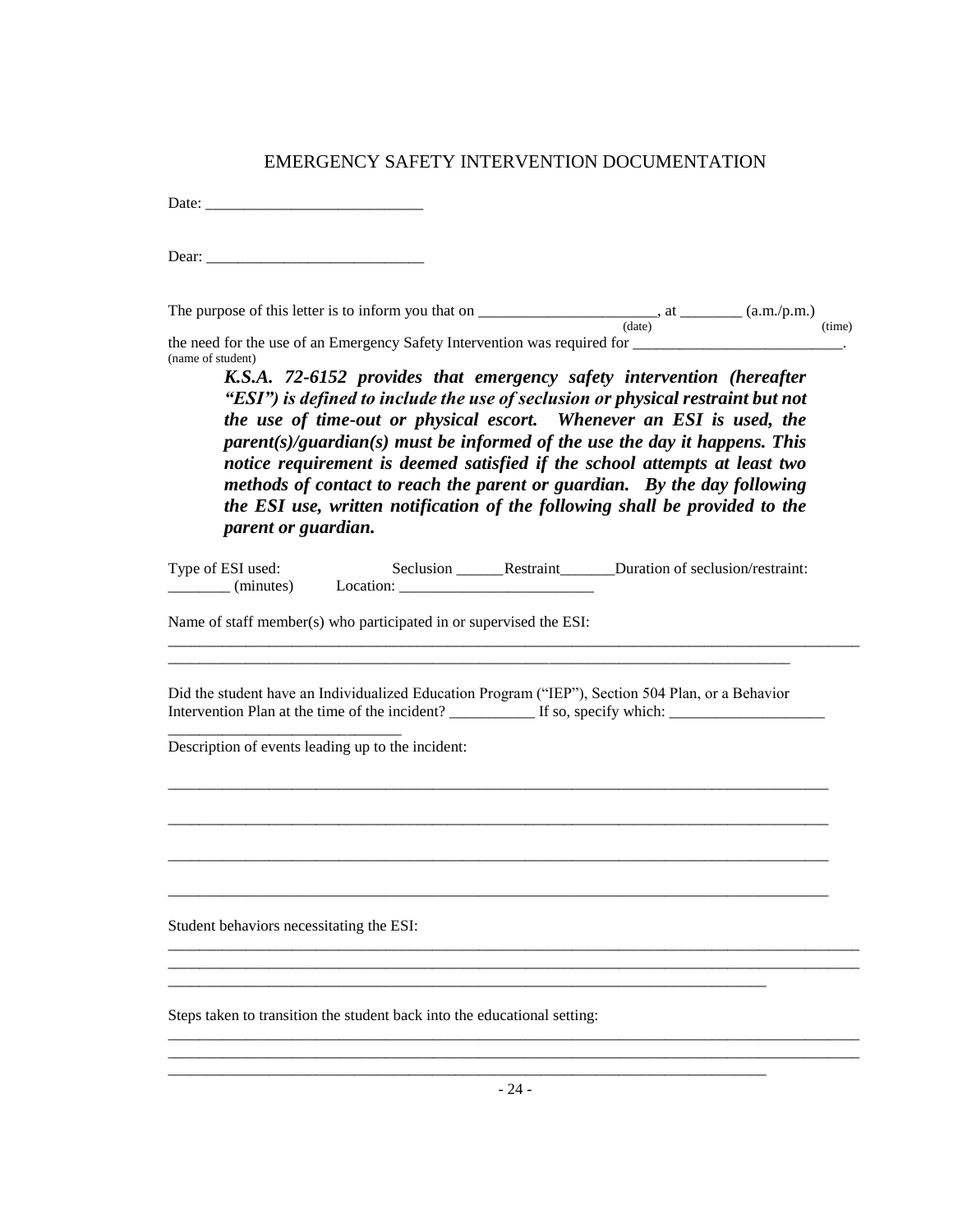Parents or guardians of the above-named student are invited and strongly encouraged to schedule a meeting to discuss the ESI and how to prevent future ESI use. Please contact the following staff member at the email address and/or phone number listed below to schedule such a meeting or if you have any questions regarding this use of ESI.

(Staff Member Name) (Staff Member Email Address) (Staff Member Phone Number)

\_\_\_\_\_\_\_\_\_\_\_\_\_\_\_\_\_\_\_\_\_\_\_\_\_.

\_\_\_\_\_\_\_\_\_\_\_\_

(Signature of person completing report) (Date)

\*Parent(s)/guardian(s) notified of this incident on \_\_\_\_\_\_\_\_\_\_\_\_\_\_\_\_\_\_\_\_\_\_\_\_ by

\_\_\_\_\_\_\_\_\_\_\_\_\_\_\_\_\_\_\_\_\_\_\_\_\_\_\_\_\_\_\_\_\_\_\_\_\_\_\_ \_\_\_\_\_\_\_\_\_\_\_\_\_\_\_\_\_\_\_\_\_\_\_

Please feel free to provide feedback or comments concerning this ESI use below and email or deliver them to the staff member specified above. \_\_\_\_\_\_\_\_\_\_\_\_\_\_\_\_\_\_\_\_\_\_\_\_\_\_\_\_\_\_\_\_\_\_\_\_\_\_\_\_\_\_\_\_\_\_\_\_\_\_\_\_\_\_\_\_\_\_\_\_\_\_\_\_\_\_\_\_\_\_\_\_\_\_\_\_\_\_\_\_\_\_\_\_\_\_\_\_\_

\_\_\_\_\_\_\_\_\_\_\_\_\_\_\_\_\_\_\_\_\_\_\_\_\_\_\_\_\_\_\_\_\_\_\_\_\_\_\_\_\_\_\_\_\_\_\_\_\_\_\_\_\_\_\_\_\_\_\_\_\_\_\_\_\_\_\_\_\_\_\_\_\_\_\_\_\_\_\_\_\_\_\_\_\_\_\_\_\_ \_\_\_\_\_\_\_\_\_\_\_\_\_\_\_\_\_\_\_\_\_\_\_\_\_\_\_\_\_\_\_\_\_\_\_\_\_\_\_\_\_\_\_\_\_\_\_\_\_\_\_\_\_\_\_\_\_\_\_\_\_\_\_\_\_\_\_\_\_\_\_\_\_\_\_\_\_\_\_\_\_\_\_\_\_\_\_\_\_

\*Original provided to Building Principal \*Copy provided to (Parents/Guardians, Administrative Office)

#### **Protection of Pupil Rights Amendment: Regulation**

#### **Surveys: Parental Inspection Rights**

Parents shall have the right to inspect any survey created by a third party before it is administered or distributed to students in the school. Prior to distribution, parents shall have the right to inspect any survey that seeks information about: political affiliations or beliefs of the student or the student's parent; mental or psychological problems of the student or the student's family; sex behavior or attitudes; illegal, anti-social, self-incriminating, or demeaning behavior; critical appraisals of other individuals with whom respondents have close family relationships; legally recognized privileged or analogous relationships, such as those of lawyers, physicians, and ministers; religious practices, affiliations, or beliefs of the student or student's parent; or income (other than that required by law to determine eligibility for participation in a program or for receiving financial assistance under such program).

### **Written Permission Required**

If such survey is funded in whole or in part by federal funds or if the survey concerns the student's or student's parents' or guardians' beliefs or practices on sex, family life, morality, or religion, it shall not be administered without providing notice to and the express written consent of a parent or guardian. If the survey is not federally funded and does not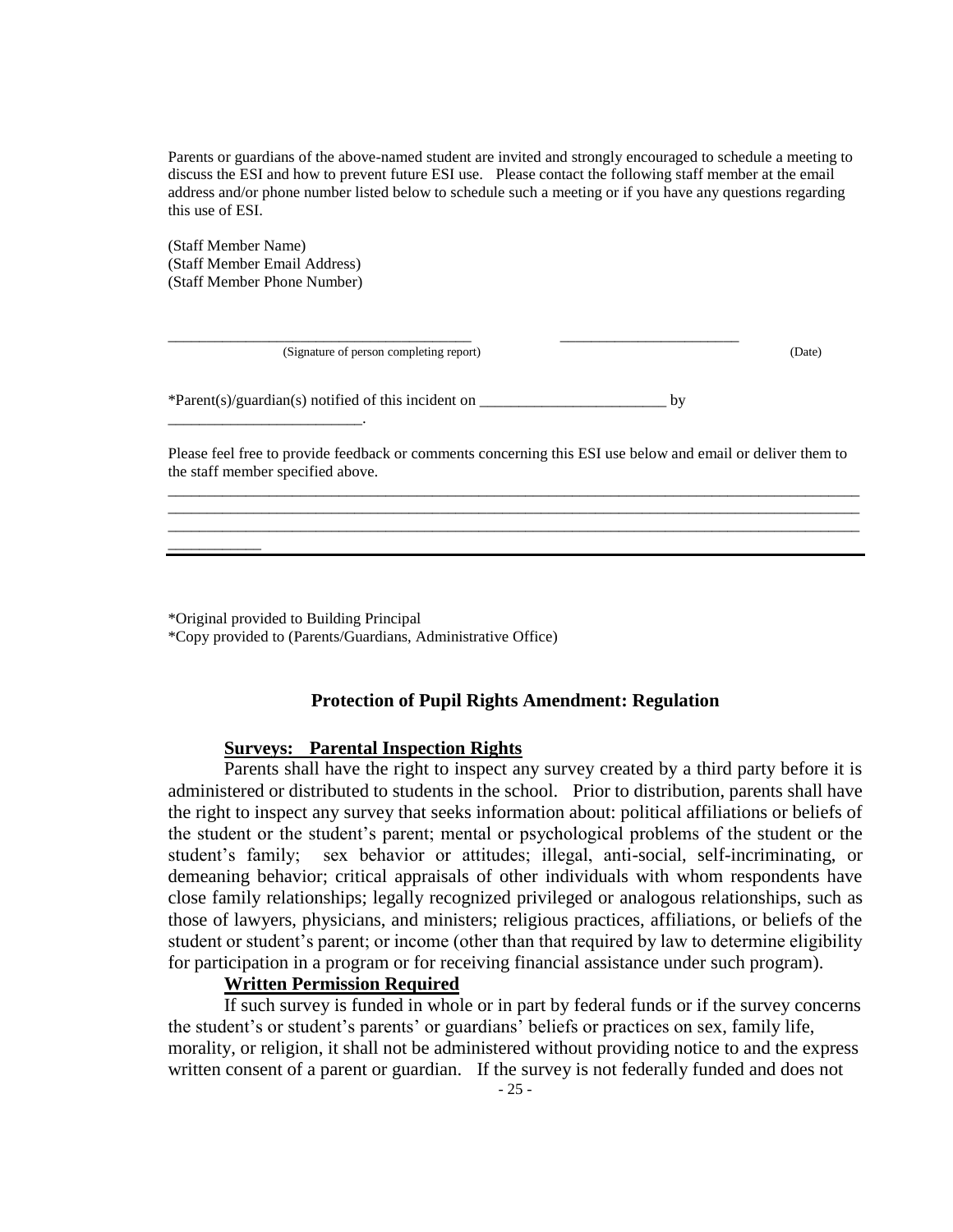cover the aforementioned topics, parents must be given direct notification of the survey and be provided with an opportunity to opt their child out of the survey. If the survey is part of the curriculum, parents shall have the right to inspect any instructional materials used in conjunction with the survey.

### **Physical Examinations**

Prior to the administration of any non-emergency, invasive physical examination or screening that is required as a condition of attendance, administered by the school, scheduled by the school in advance and not necessary to protect the immediate health and safety of the student, the school shall provide parents with notice of the activity and provide parents with an opportunity to opt their child out of the activity. This requirement does not apply to routine dental, hearing and vision screenings required under Kansas law.

# **Parental Rights: Marketing Information**

If the school collects, discloses or uses personal information from students for the purpose of marketing or selling that information, parents shall have a right to inspect any instrument used for the collection of such information before it is administered or distributed to students in school. Parents shall be provided with notice of such activities and provided with an opportunity to opt their child out of the activity. The requirements concerning activities involving the collection and disclosure of personal information from students for marketing purposes **do not apply** to the collection, disclosure, or use of personal information collected from students for the exclusive purpose of developing, evaluating, or providing educational products or services for or to students or educational institutions, such as the following:

- 1. College or other postsecondary education recruitment or military recruitment.
- 2. Book clubs, magazines, and programs providing access to low-cost literary products.
- 3. Curriculum and instructional materials used by elementary schools and secondary schools.
- 4. Tests and assessments used by elementary schools and secondary schools to provide cognitive, evaluative, diagnostic, clinical, aptitude, or achievement information about students.
- 5. The sale by students of products or services to raise funds for school-related or education-related activities.
- 6. Student recognition programs.

### **Release of Information – FERPA Rights**

Unless the information collected from students is designated as directory information and is maintained outside of a statewide longitudinal student data system, no information gathered about students shall be released to third parties without the express written consent of the parent or eligible student.